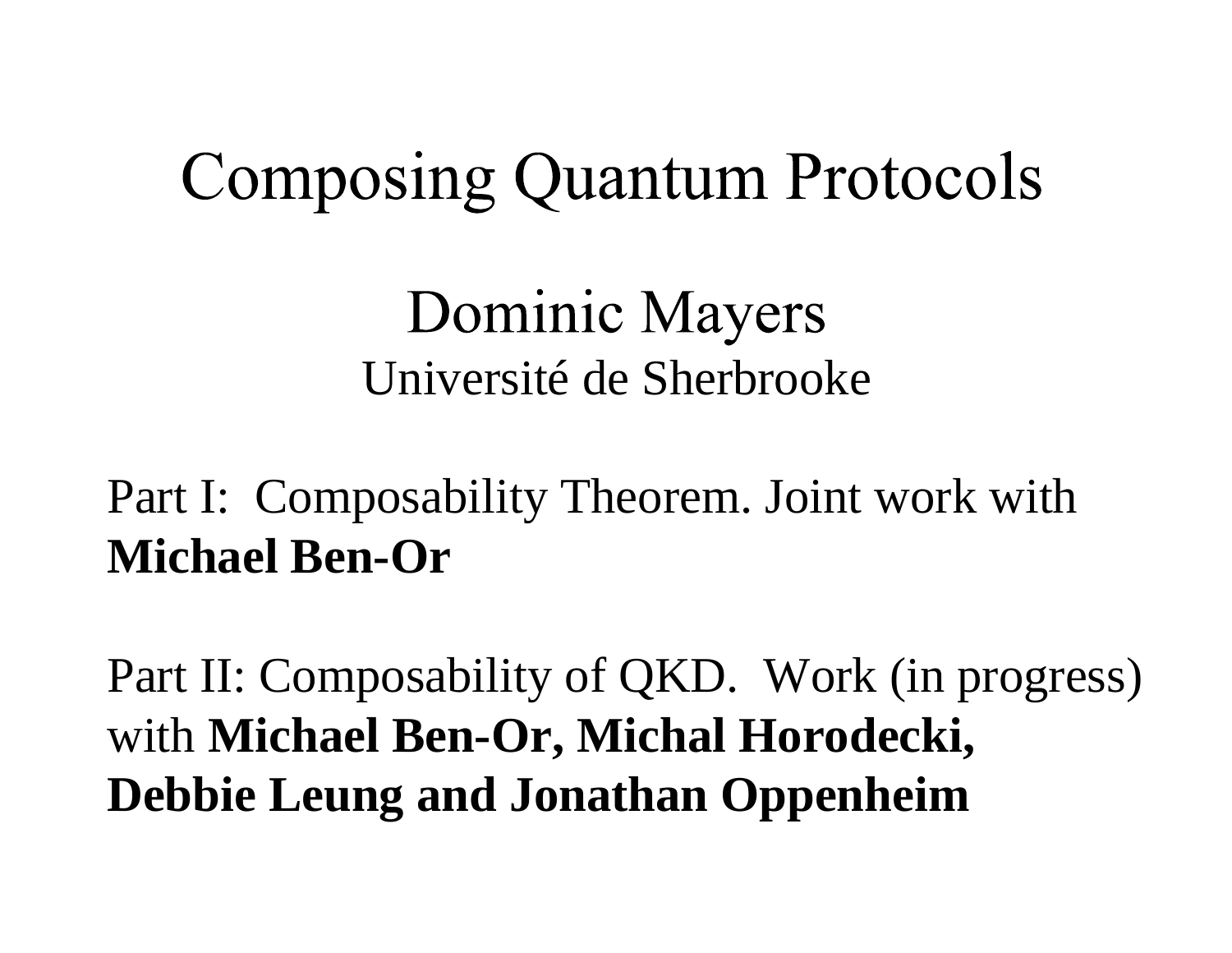## **Main Question I**

Protocols often have subprotocols. For example, quantum key distribution (QKD) uses authentication as a subprotocol to make sure that (1) the classical messages sent in the protocol are not modified by Eve and (2) Eve cannot pretend to be Alice or Bob.

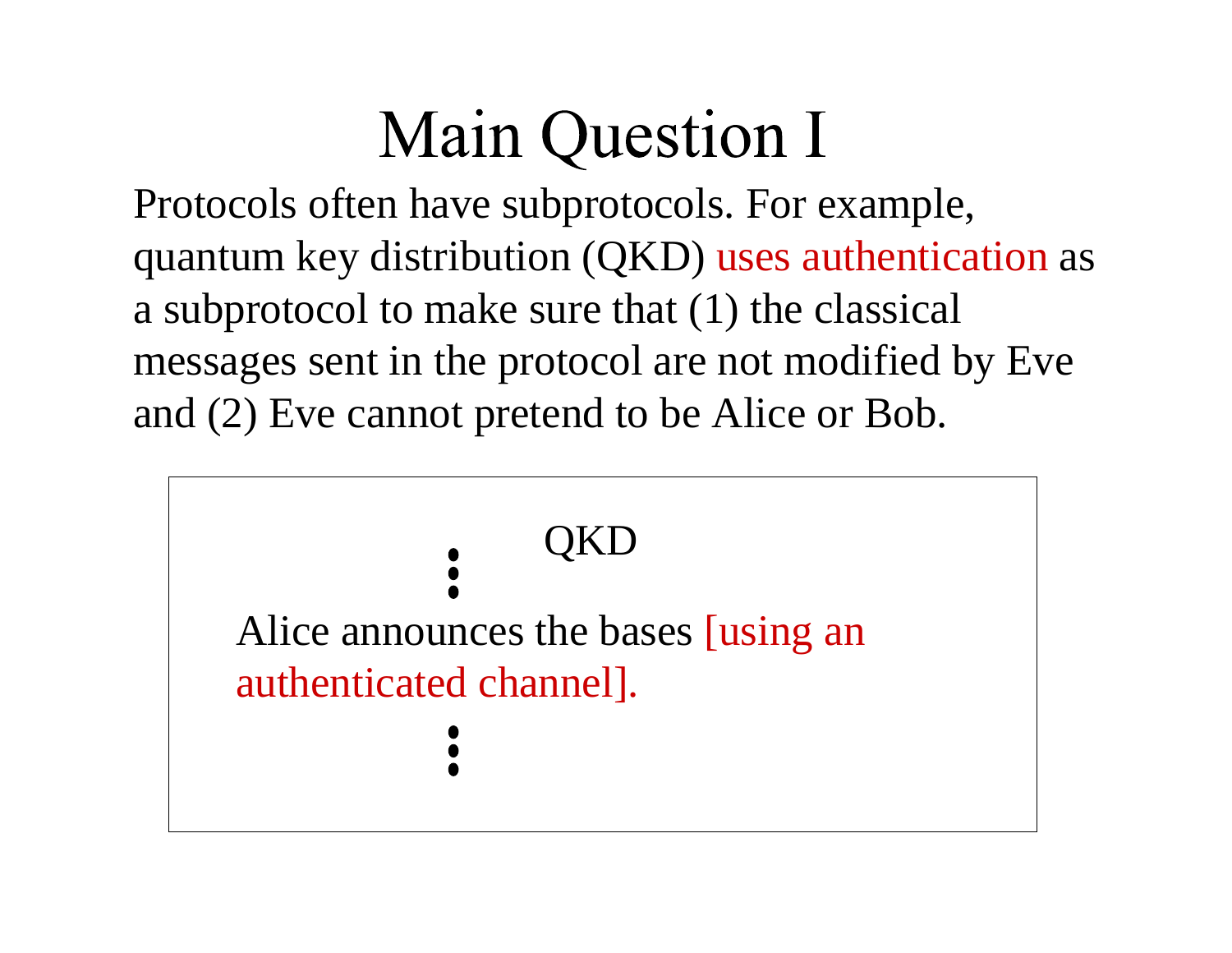## **Main Question II**

To design a QKD protocol we need to know the ideal authentication task, but we should not need to know which authentication protocol is used. In general, the ideal task is the only thing that the designer of an application protocol should need to know about.

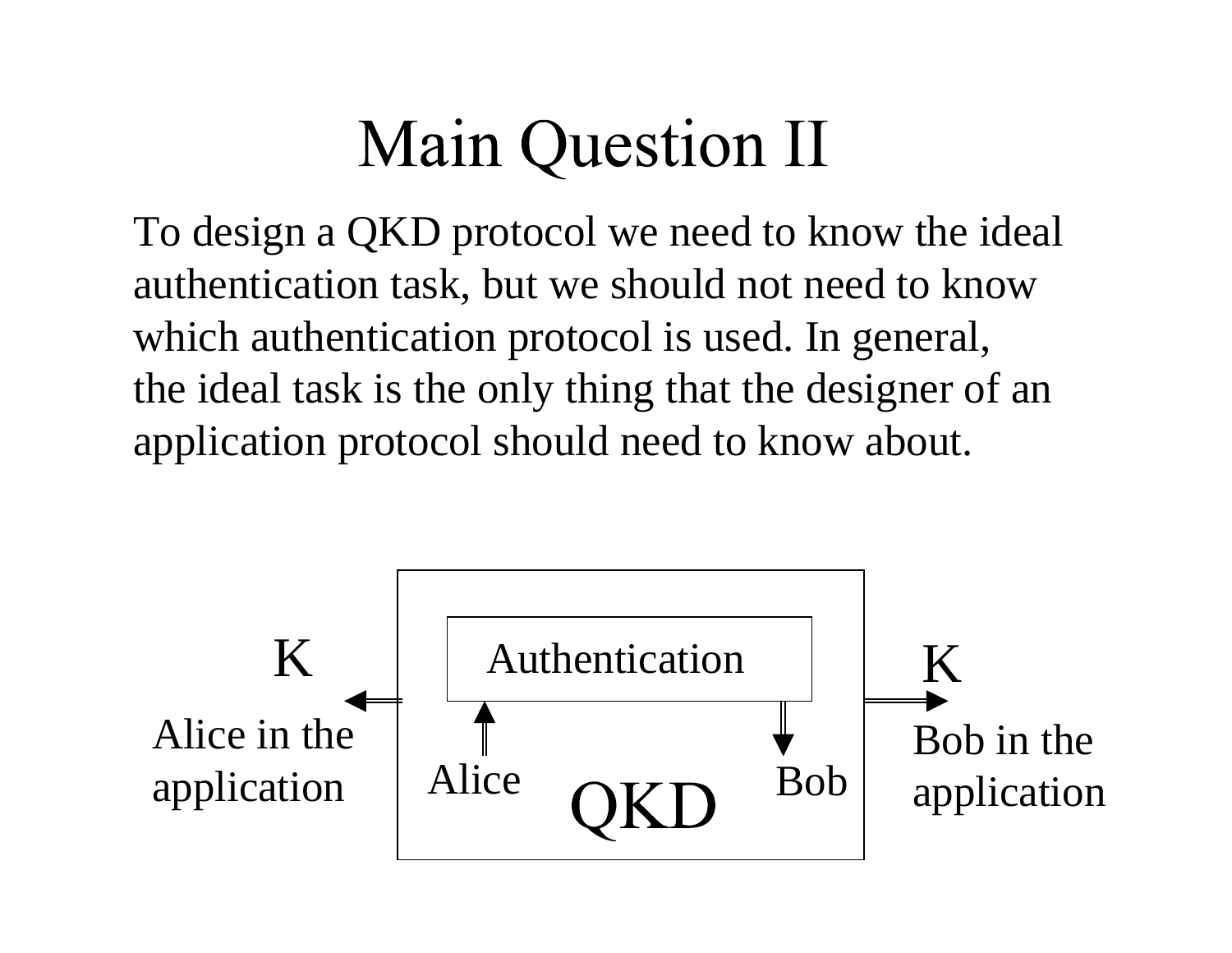## **Main Question III**

The main general question is how do we prove that a protocol provides what is promised by its associated ideal task? We want to make sure that the protocol can be used in all properly designed application protocols!

This is composability!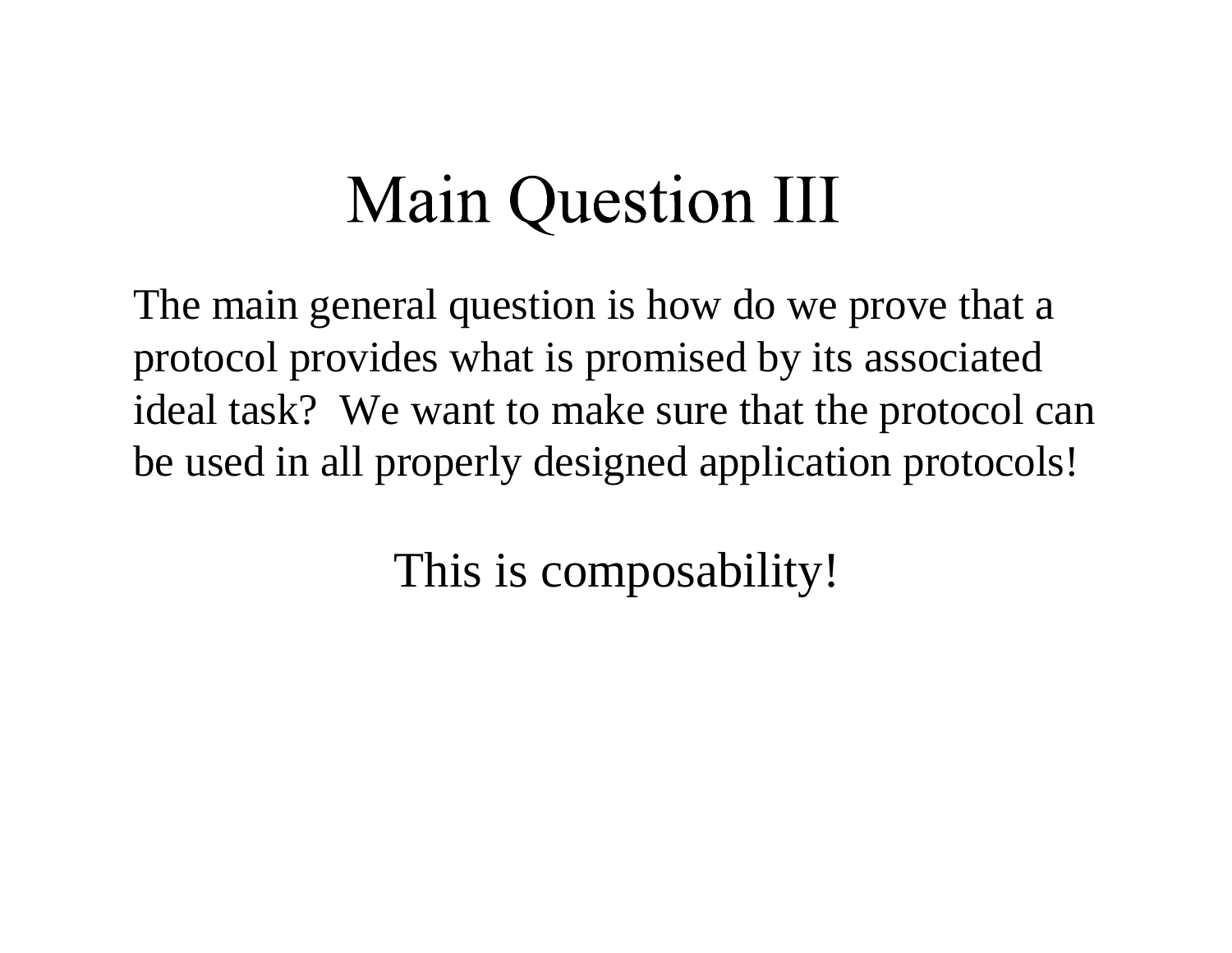## Introduction through an example

Authentication with QKD as a subprotocol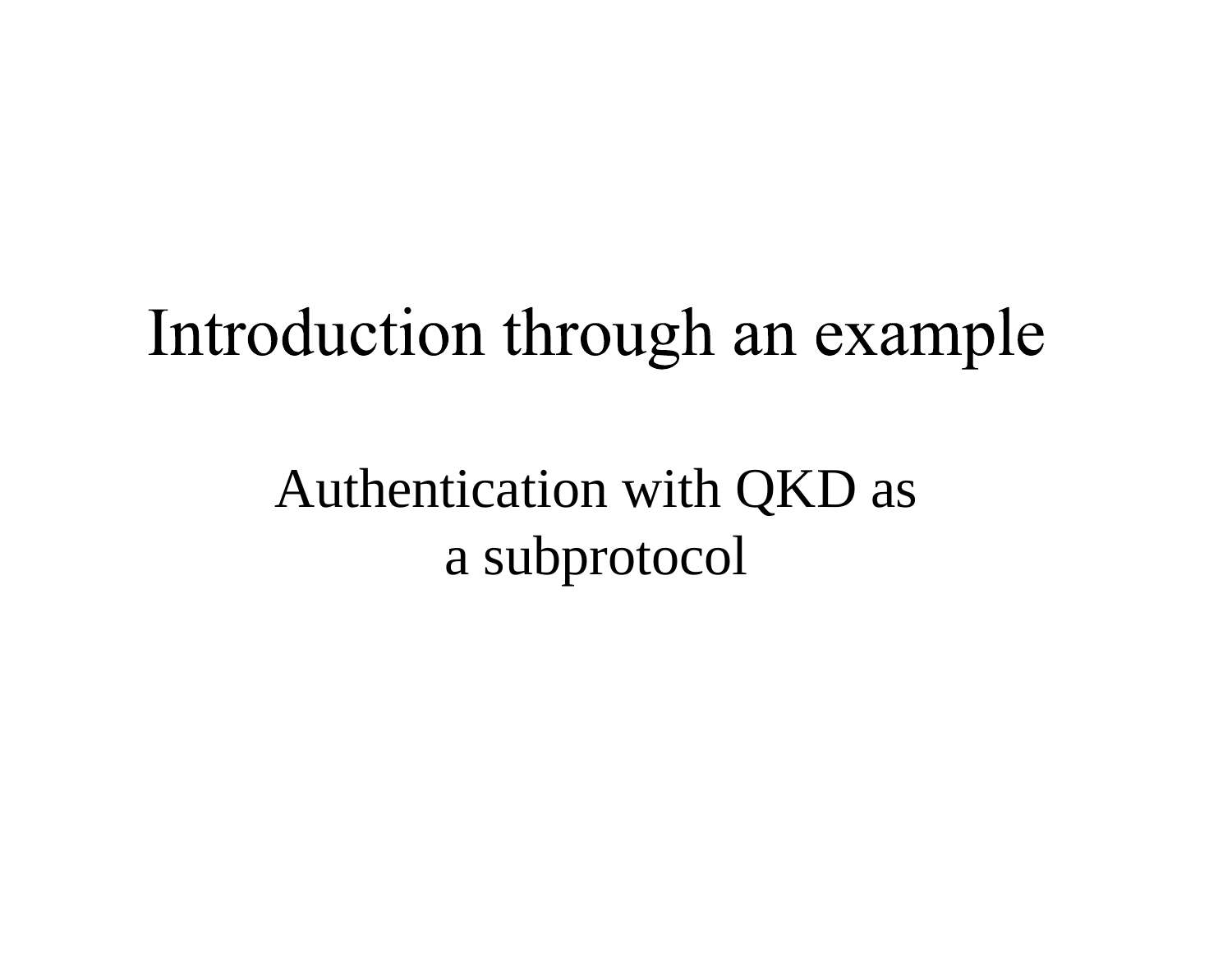

It is as if a trusted party took the message from the sender and delivered it unmodified to the receiver together with the sender identity. It also sends this information to anyone else who asks for it.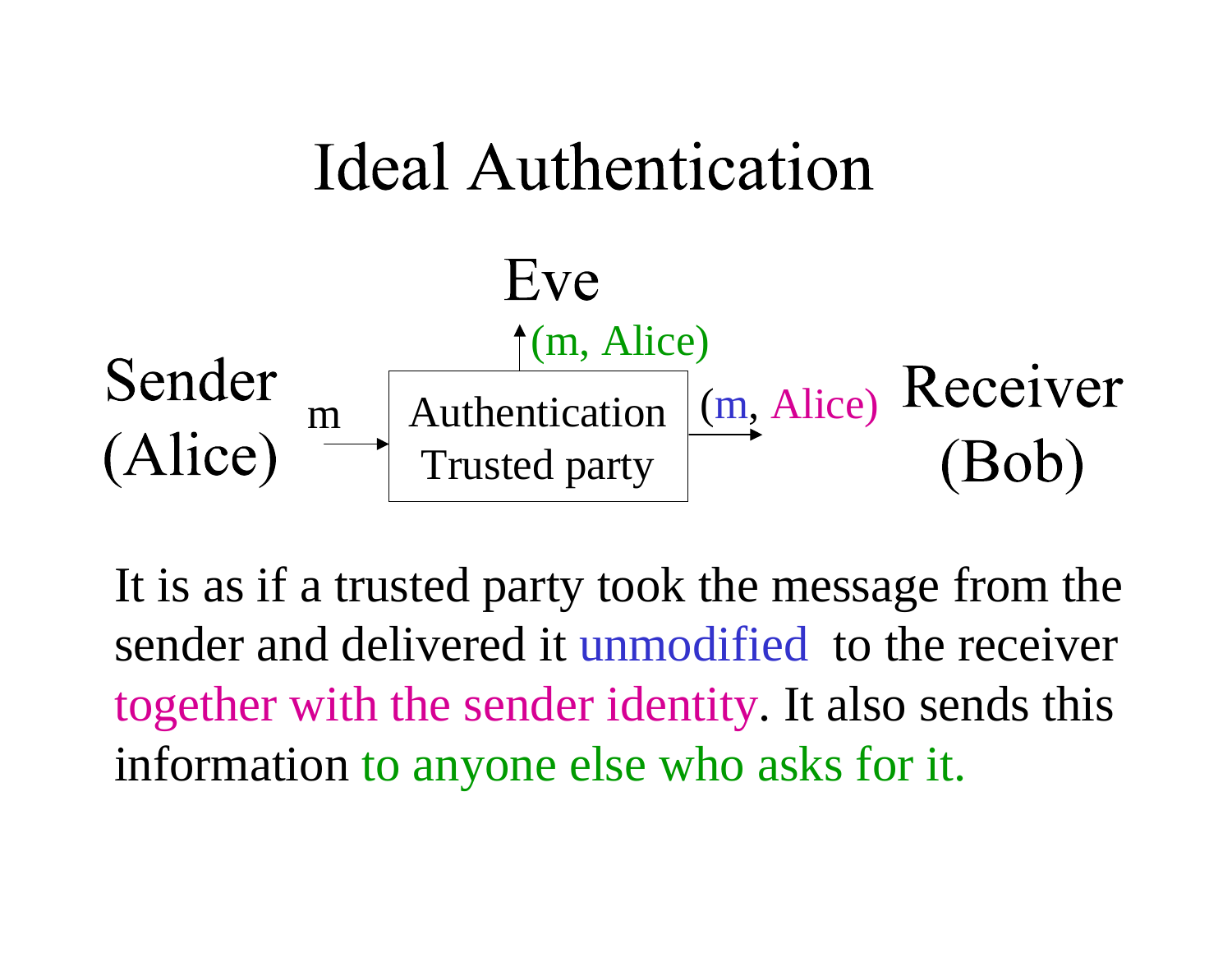#### **Real Authentication Protocols**

There exists unconditionally secure classical protocols for classical messages. However, they require that Alice and Bob initially share a small private key k.

The small key is an internal resource, not an input. The Ideal KD which generates the small key is <sup>a</sup> subprotocol.

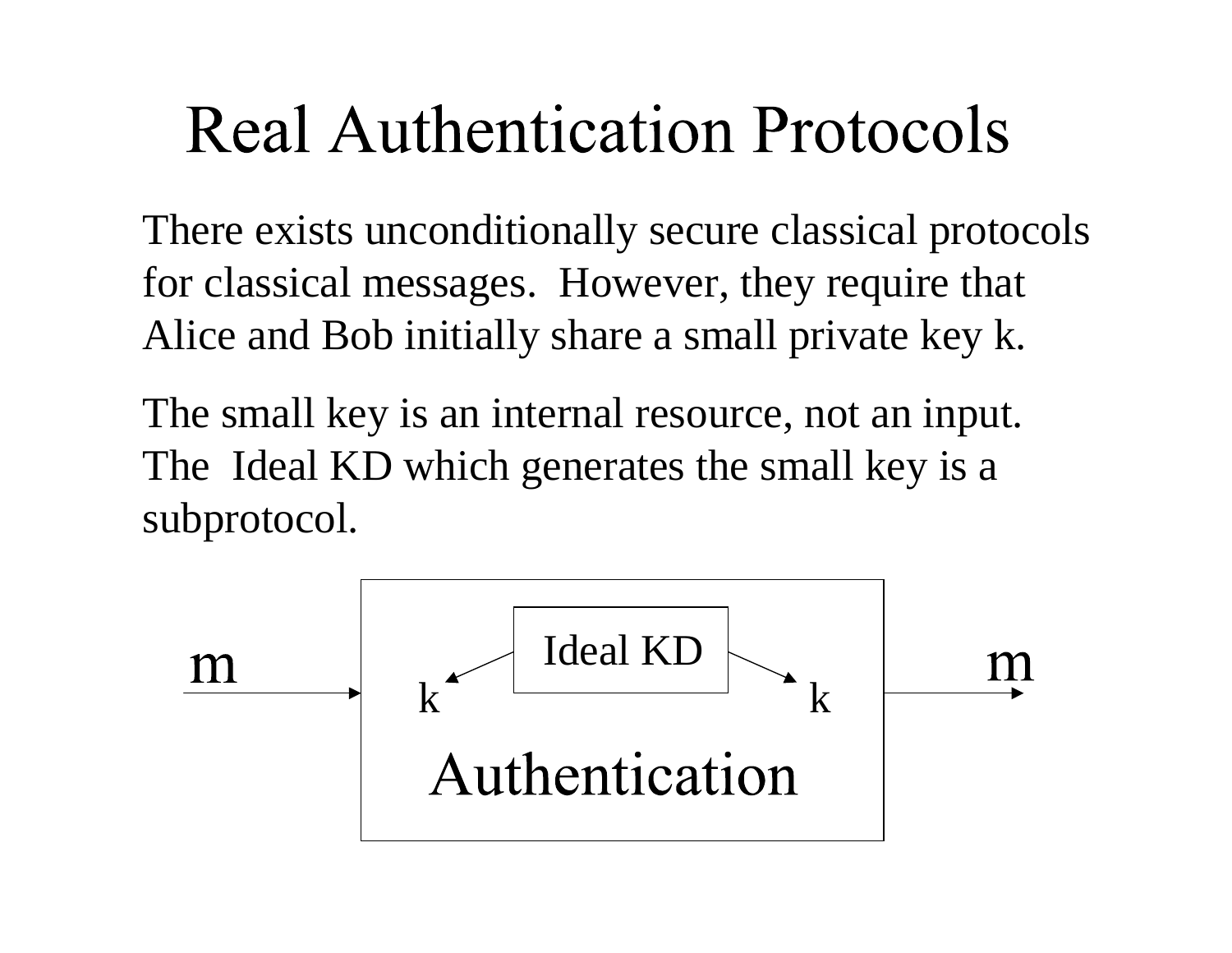# A composability question



What about the security of an authentication protocol when a real QKD protocol, not an ideal one, is used as a resource. Does the real QKD protocol provides what is promised?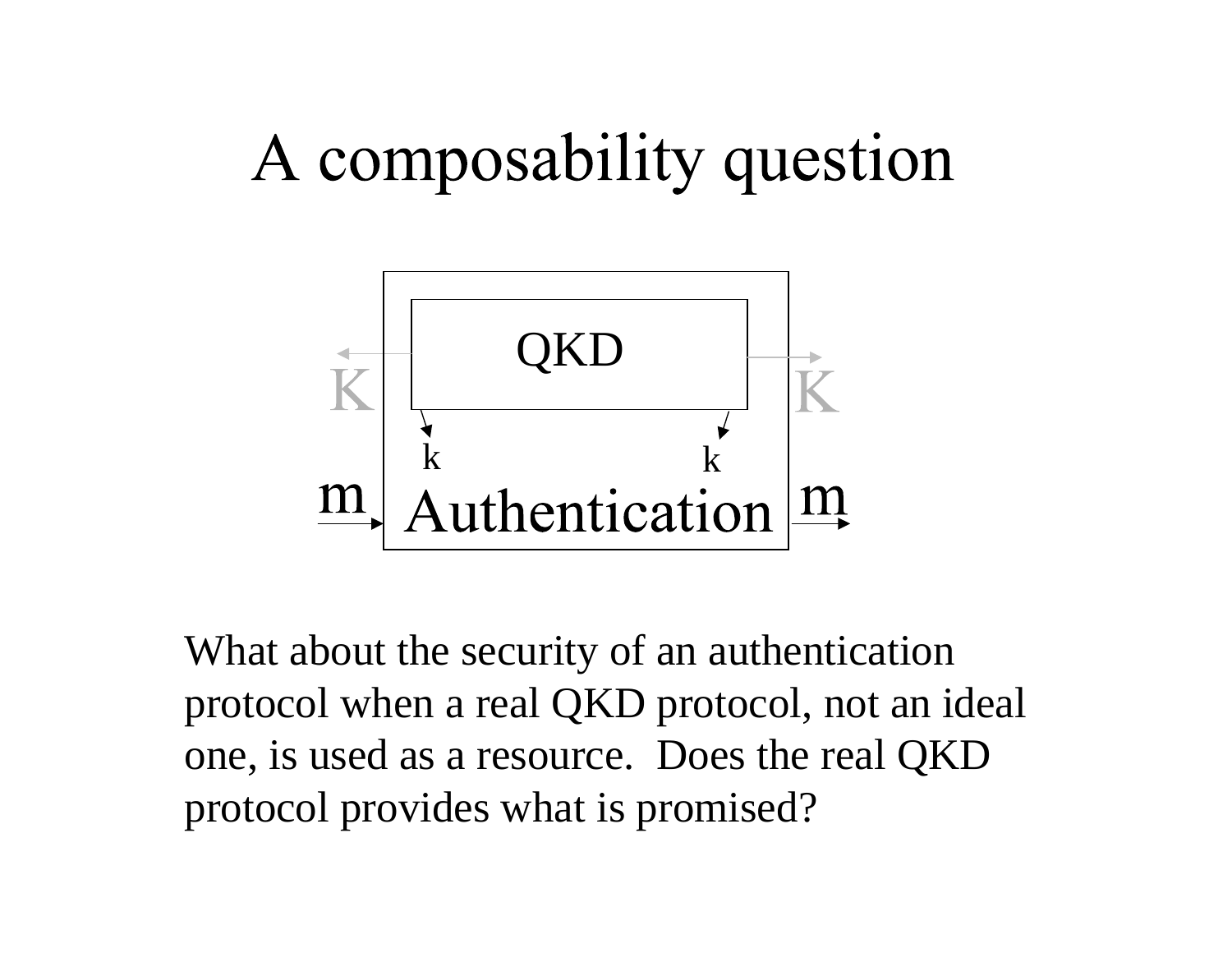## **Key Degradation**

A negative answer could mean an important degradation of the key after a few repetitions.



**Ben-Or, Michal Horodecki, Leung, Mayers and Oppenheim (in progress)**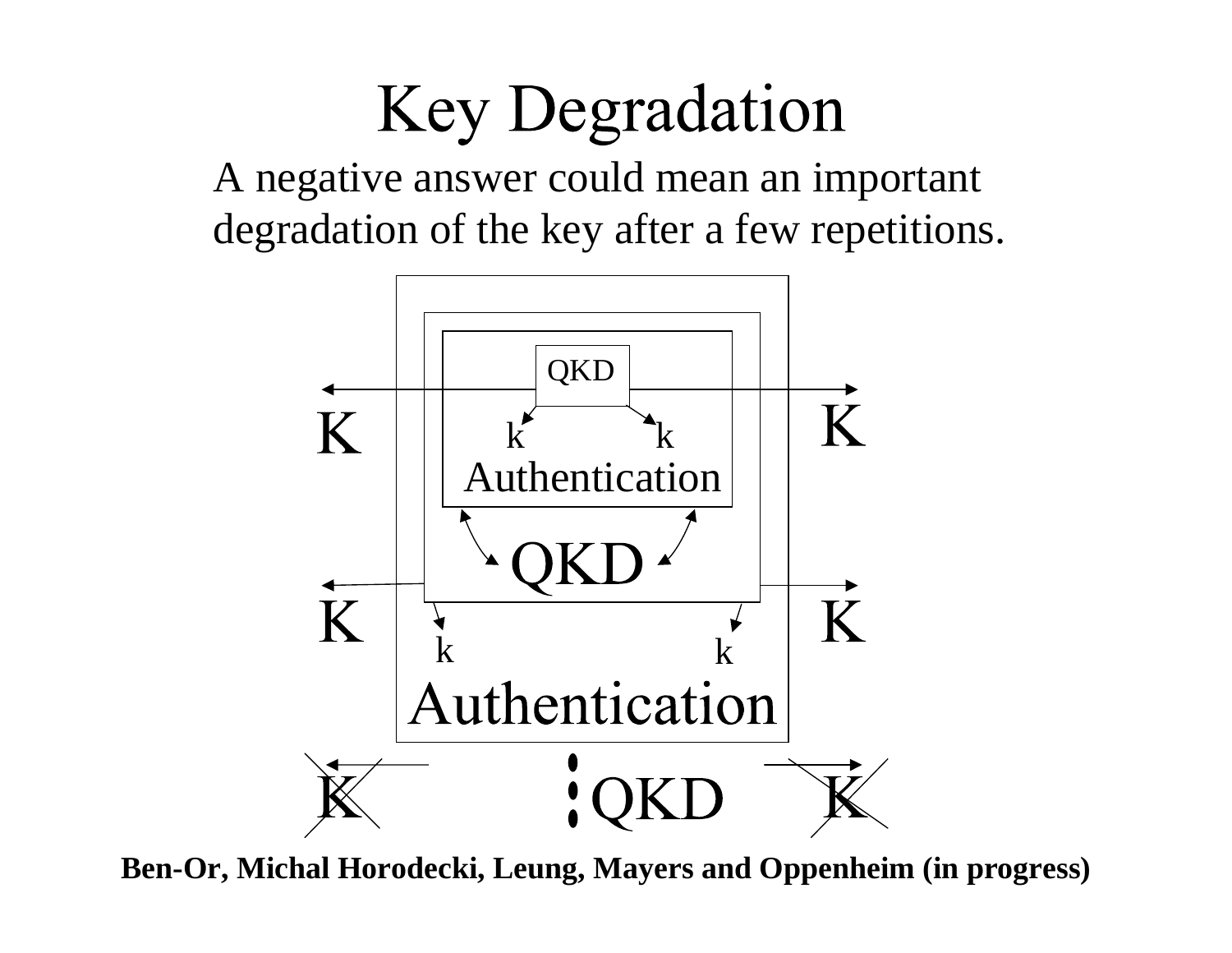#### **Notation**

G(A) denotes a protocol G with a subprotocol A.

Example: Authentication(Ideal QKD)

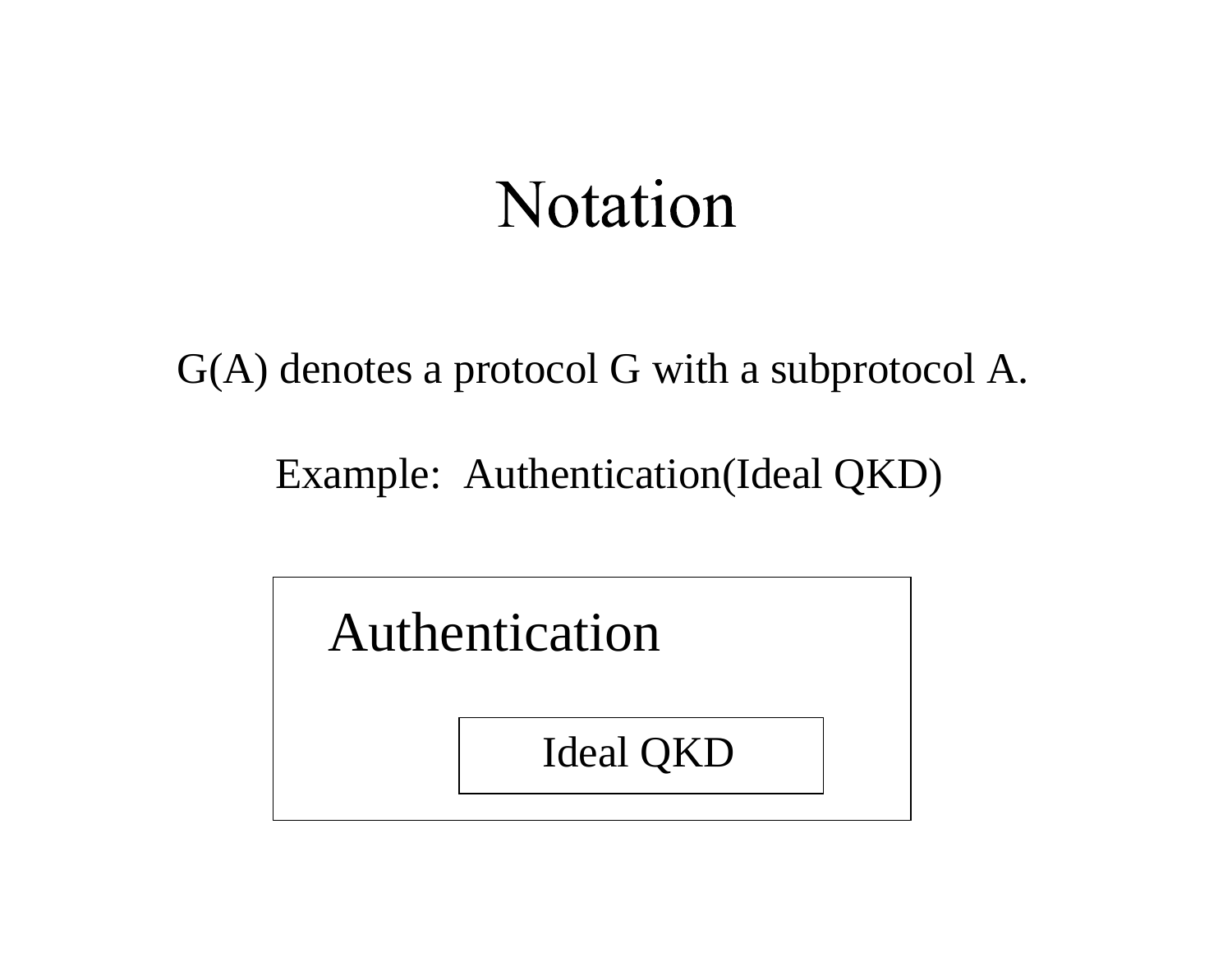

 $\gamma$  = Ideal Authentication,  $G$  = Authentication protocol.  $\beta$  = Ideal QKD,  $B$  = QKD protocol,

The designers of the application protocol *G* should only worry about the definition of  $\beta$  and  $\gamma$ . The designer of the protocol *<sup>B</sup>* should only worry about the definition of β.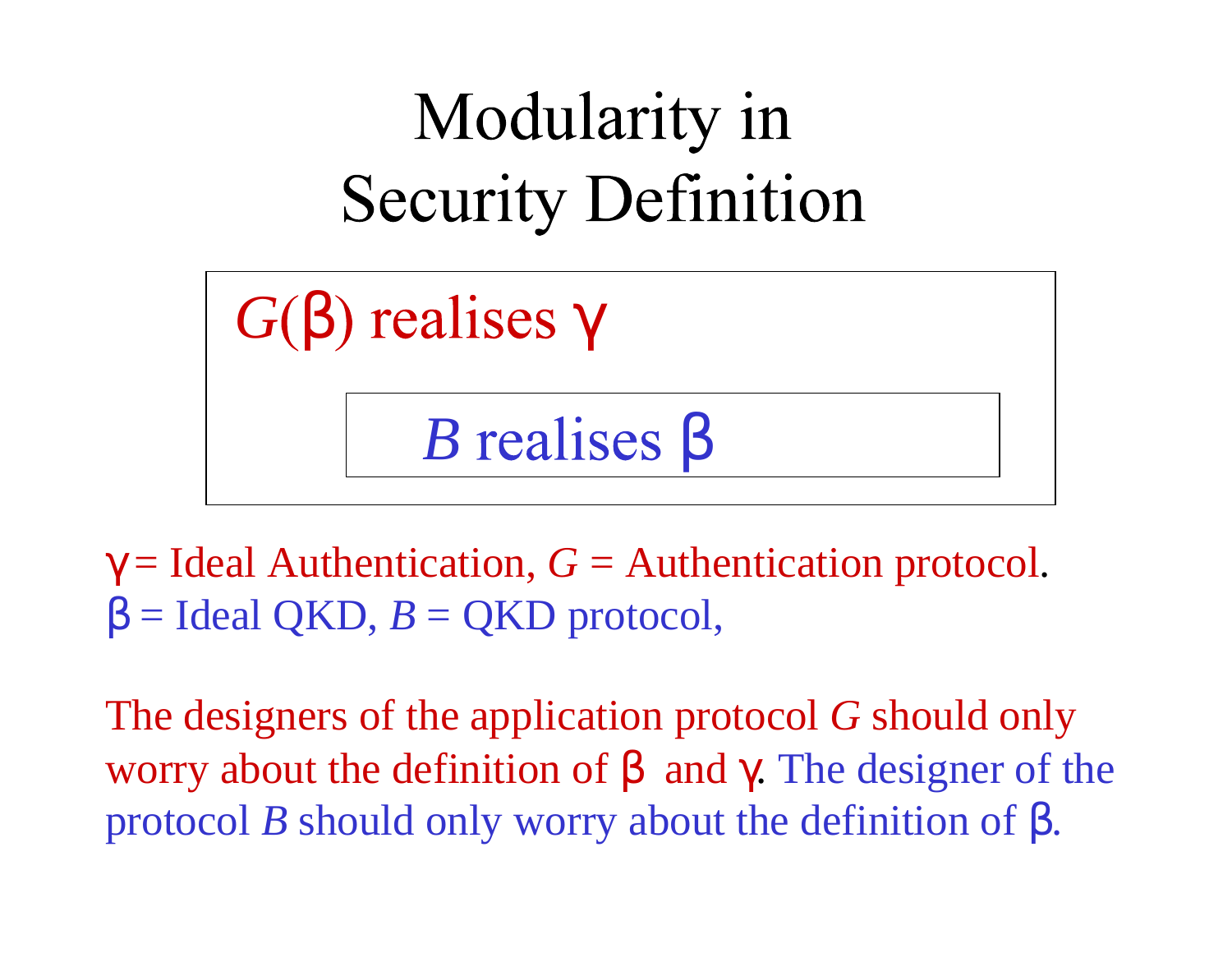#### What is needed.

- A model for the ideal tasks  $\beta$
- A model for the application protocols  $G(\beta)$  and the subprotocols *B*
- A definition of the relation « B securely realises β » (simply noted «  $B$  s.r.  $\beta \gg$ ).
- A general composability theorem:

(a)  $B$  s.r.  $\beta \wedge G(\beta)$  s.r.  $\gamma \Rightarrow G(B)$  s.r.  $\gamma$ 

(b)  $B$  s.r.  $\beta \Rightarrow B^{(m)}$  s.r.  $\beta^{(m)}$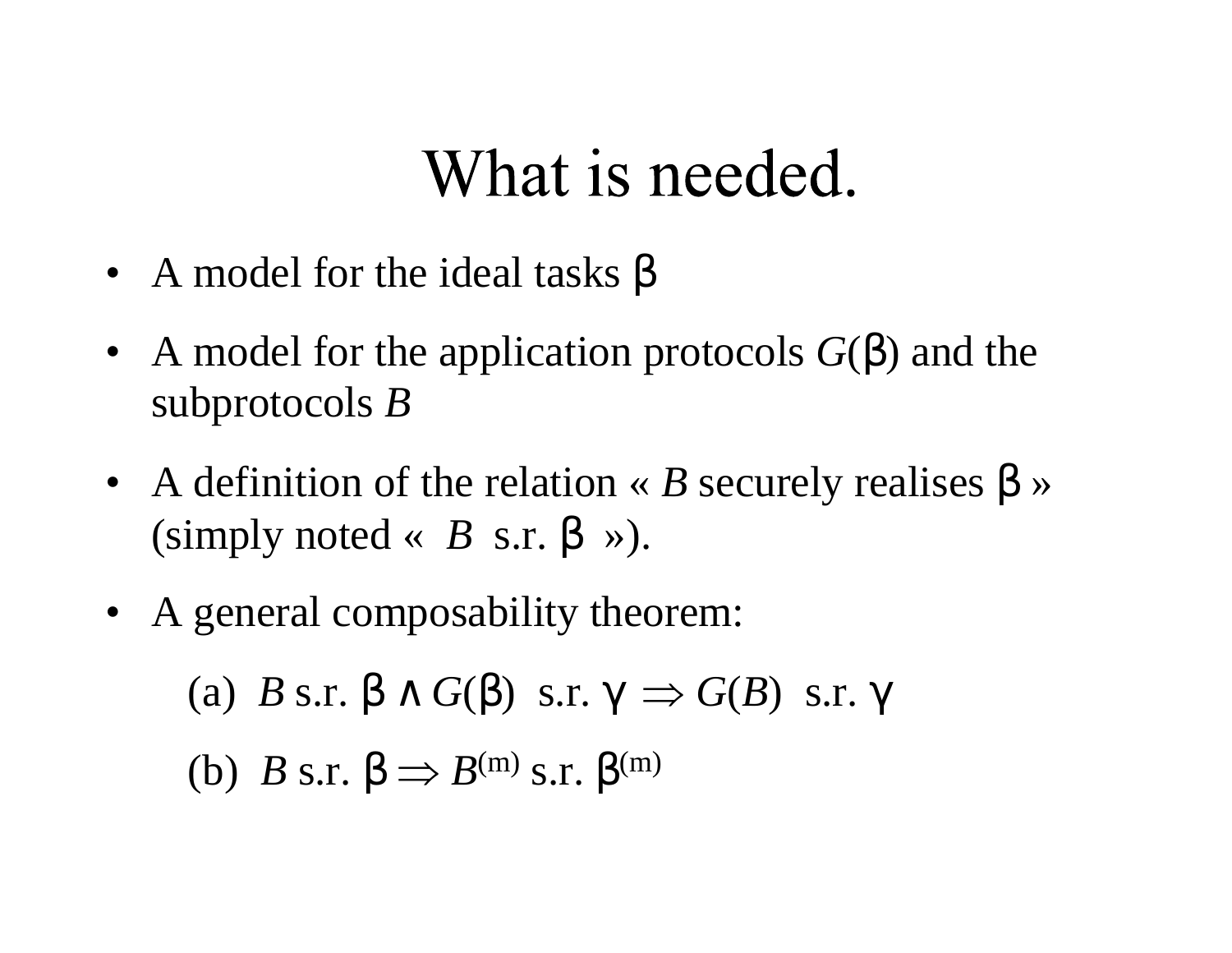Back to the QKD example…

#### Alice's key Vs Bob's key

The security of QKD requires that Alice's key and Bob's key are almost always identical.

For simplicity, we will assume it is required that they are always identical.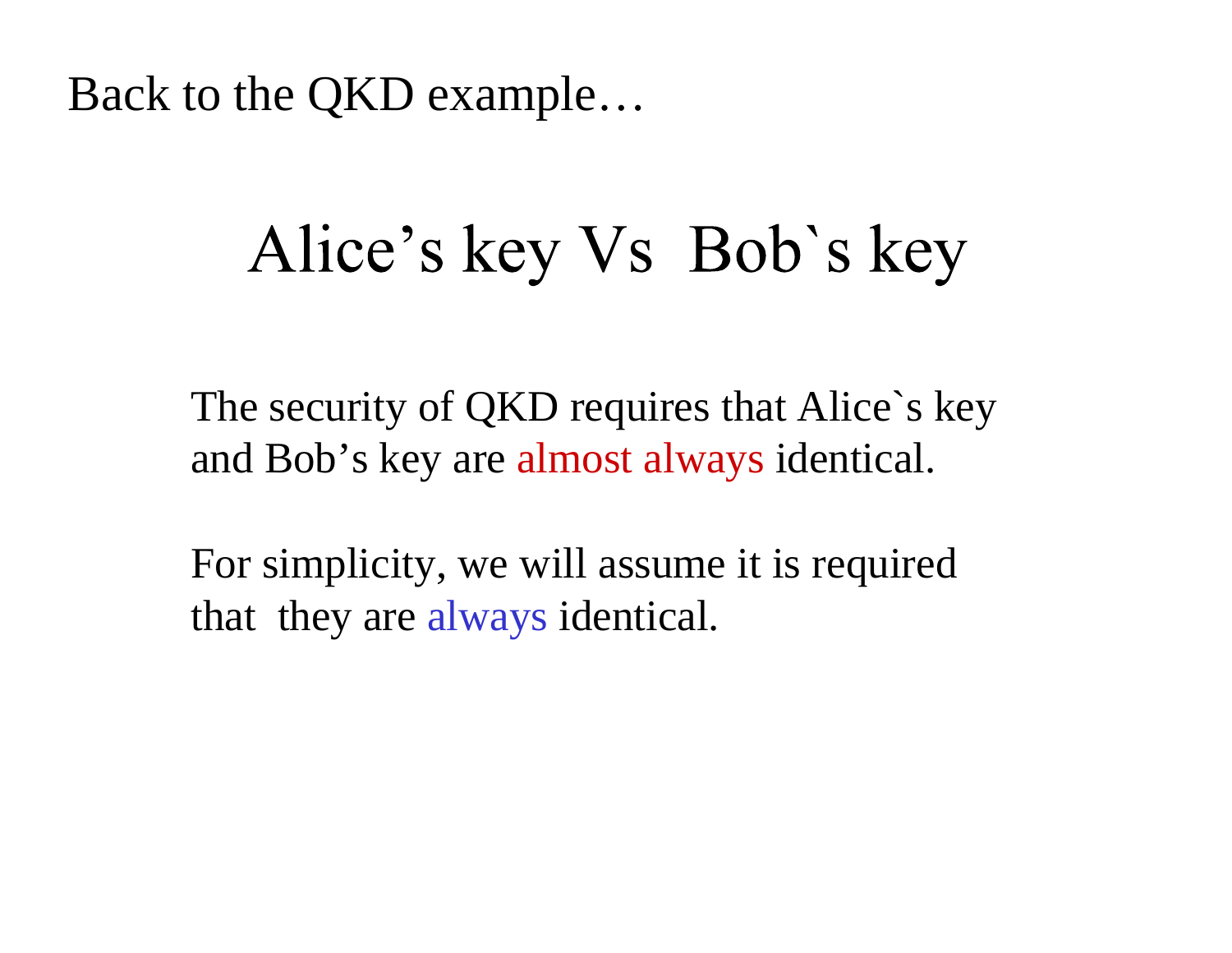#### **QKD** into an Application Protocol



Eve in the application protocol obtains a state  $\rho_k$  which provides a very small amount of information about the key k. The honest parties in the application protocol also receive the key.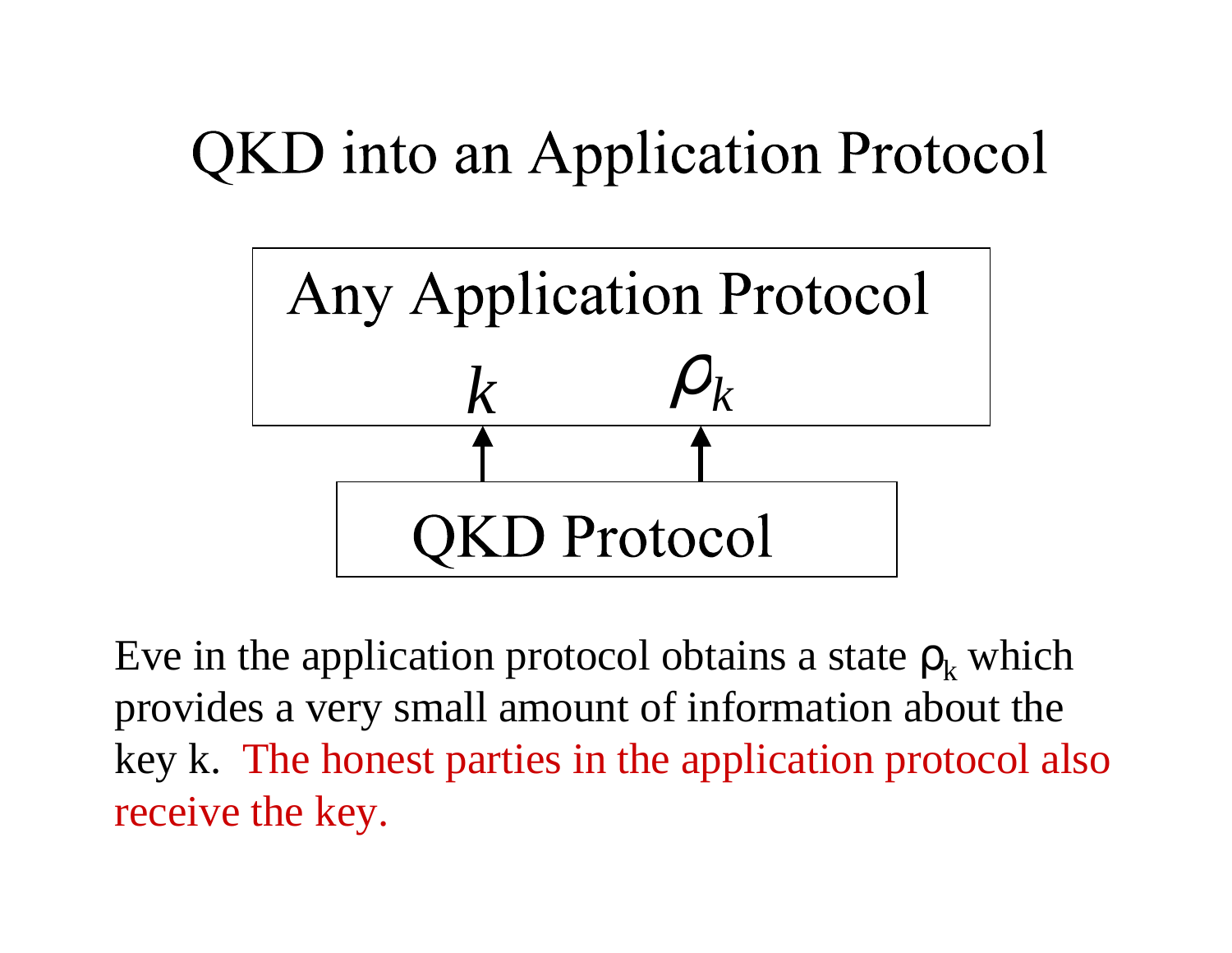## Ideal QKD Protocol



If  $Jam = 1, k = fail.$ If Jam = 0,  $k \in_R \{0,1\}^m$ 

In an ideal QKD protocol, the participants interact directly with an ideal party which provides the key. The participants directly output this key to the application protocol.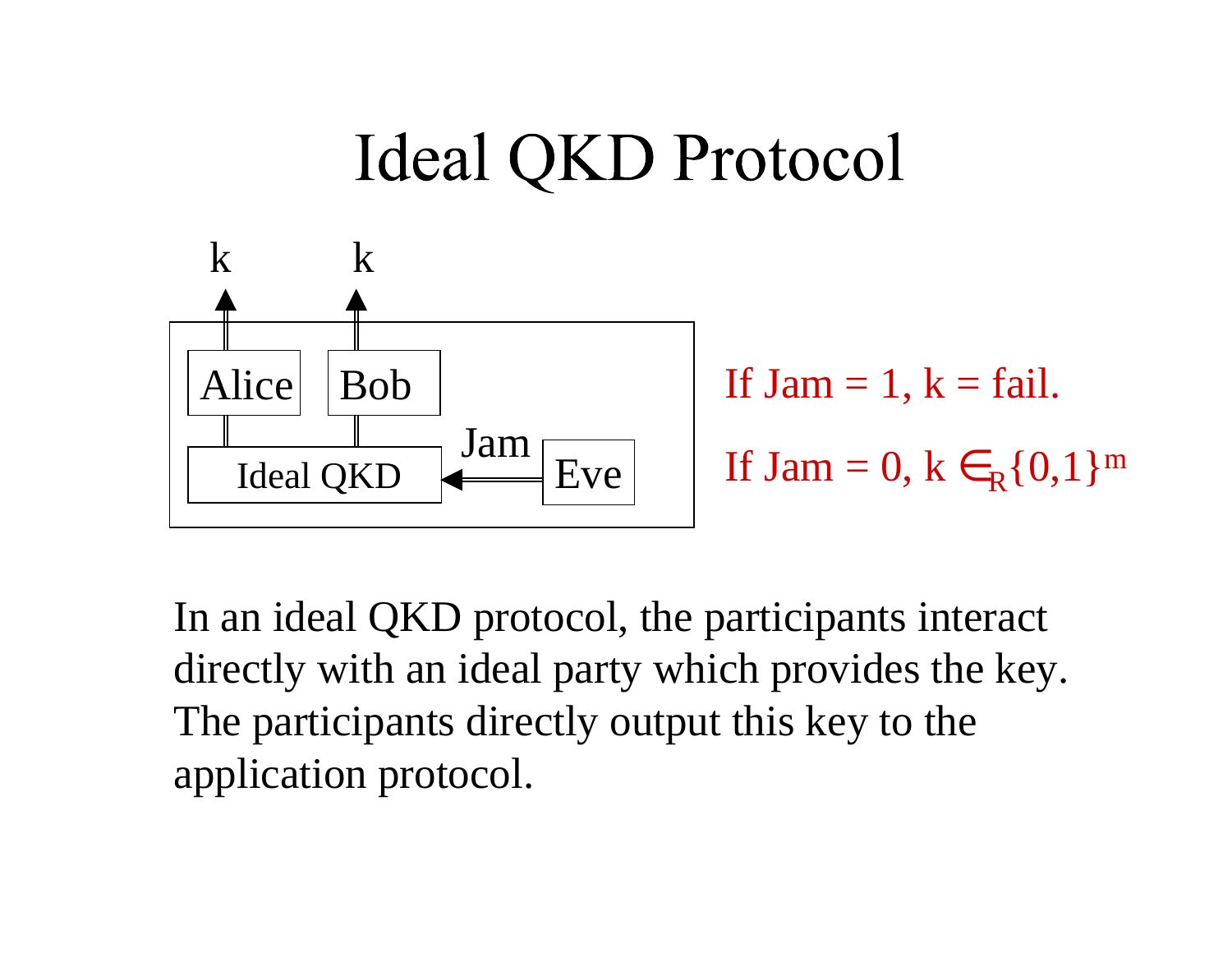Real versus Ideal QKD  
\n
$$
\begin{array}{ccc}\nh_1 = \sum_k p(k) |k\rangle\langle k| \otimes \rho_k & \hat{\rho}_0 = \sum_k 2^{-m} |k\rangle\langle k| \otimes \rho_k \\
\text{where } \rho = \sum_k 2^{-m} \rho_k\n\end{array}
$$
\nReal QKD  
\n $k \in \{0,1\}^m$  Y{fail}  
\nThe real protocol  $\varepsilon$ -securely realizes the ideal private QKD if

 $SD(\hat{\rho}_0, \hat{\rho}_1) \leq \varepsilon$ 

 $SD(\hat{\rho}_0, \hat{\rho}_1) = I_{acc}(E)$  where  $E = \{(\hat{\rho}_0, 1/2),(\hat{\rho}_1, 1/2)\}$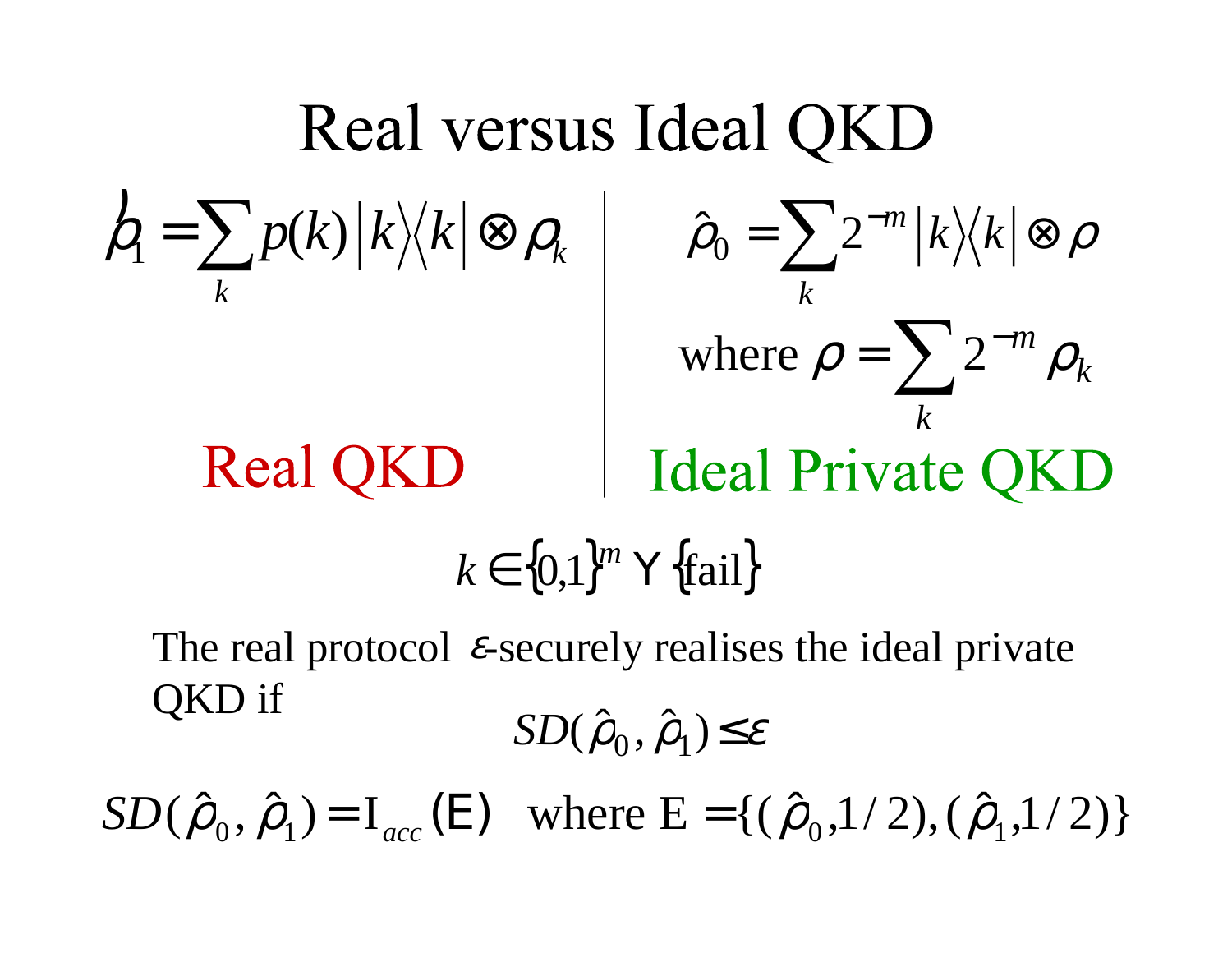#### Uniformity Vs Privacy

The security of QKD is not only a small mutual information. We must also require a priori uniformity, i.e., in the ideal case, for all k,  $p(k / \text{Jam} = 0) = 2^{-m}$ .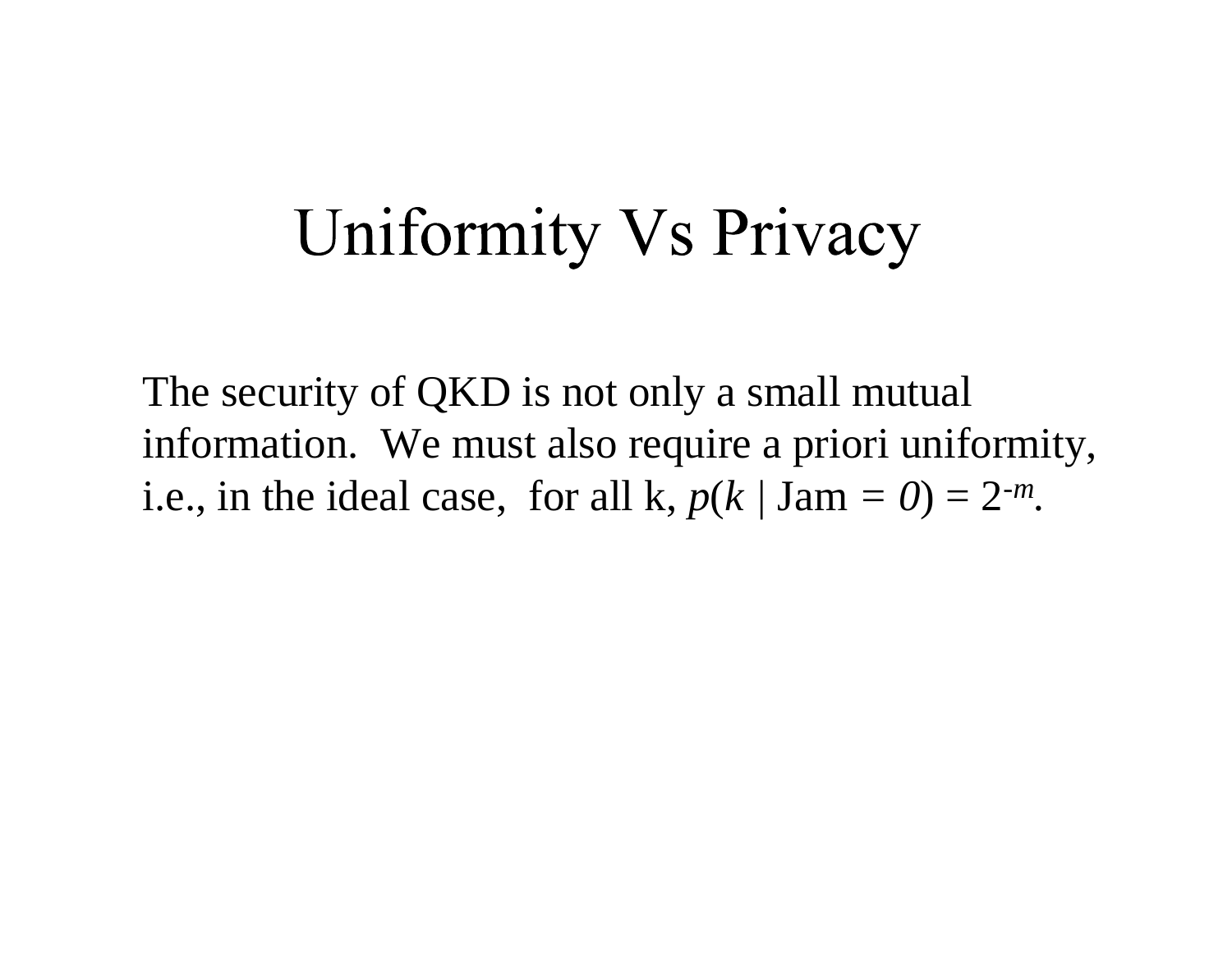#### Universal Security Definition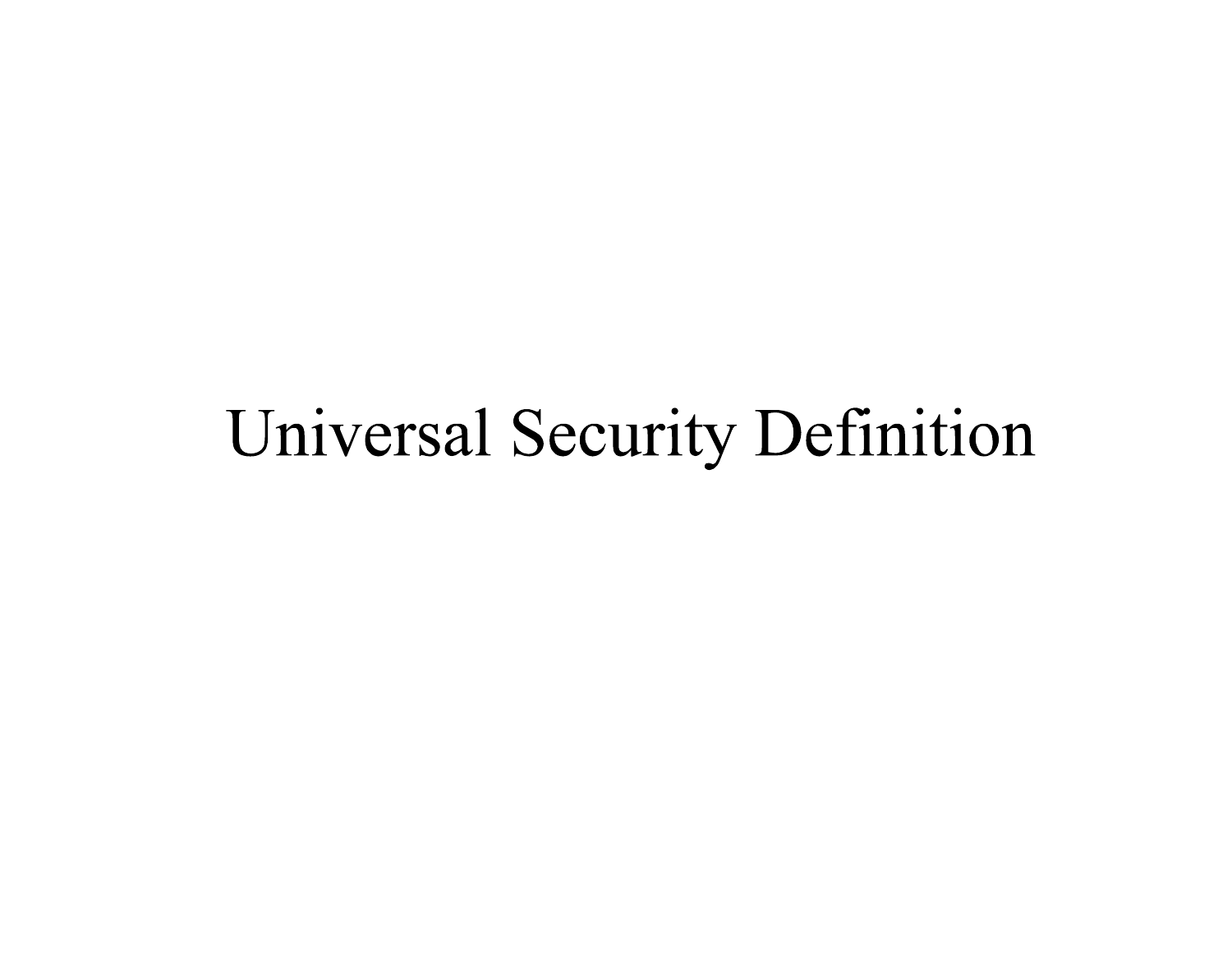# Borrowing from Classical Composability.

The issue of composability is important in standard cryptography and was progressively addressed in the last 10 years! The techniques currently used for classical composability can be useful to build a theory of quantum composability.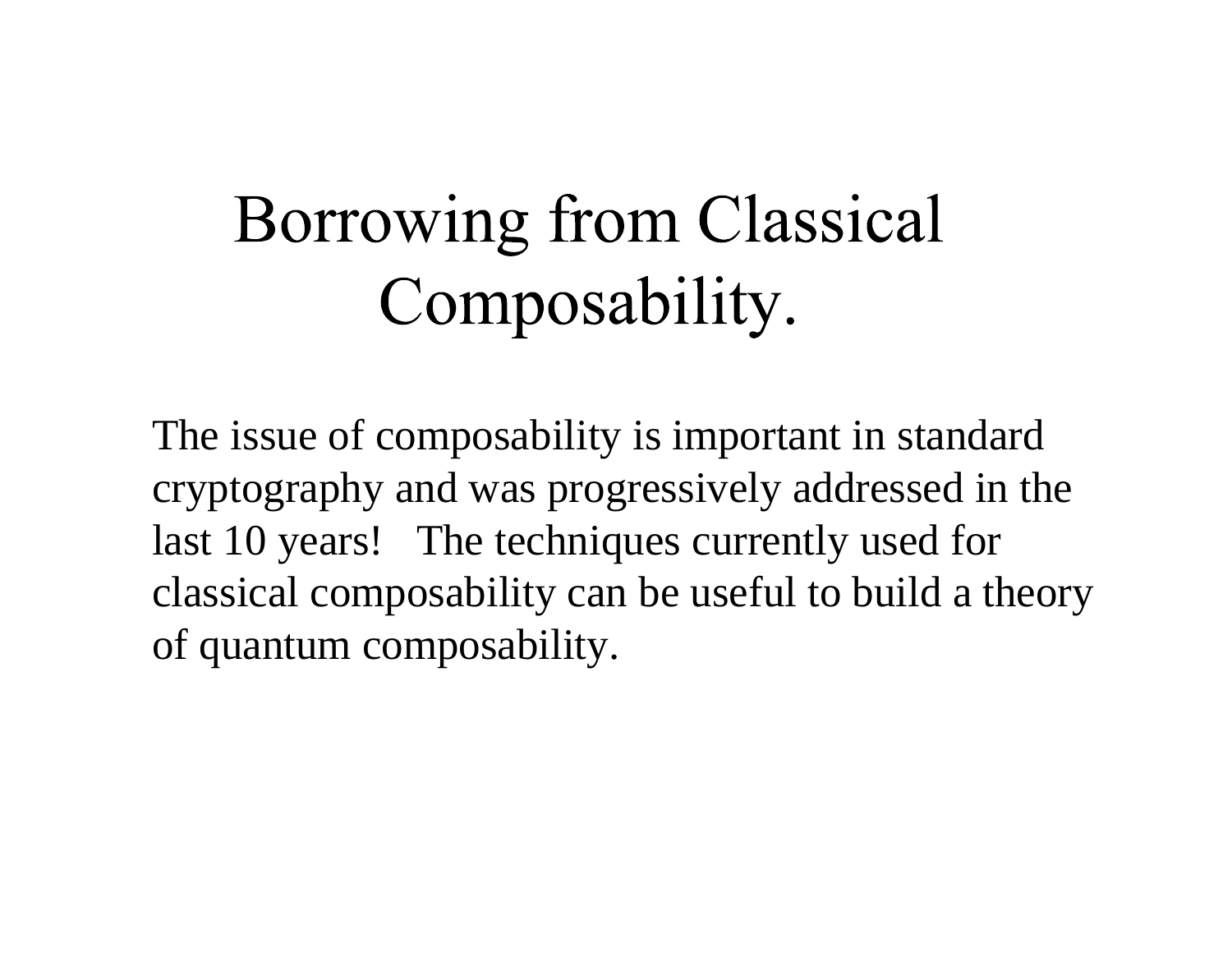# The Intuition behind the Universal **Security Definition**

- Intuitively, the fact that Eve cannot distinguish between the real and the ideal protocols should allow us to securely replace the ideal QKD protocol by the real QKD protocol in any application protocol.
- What formal general security definition (for the application and the subprotocols) is suggested by this intuition?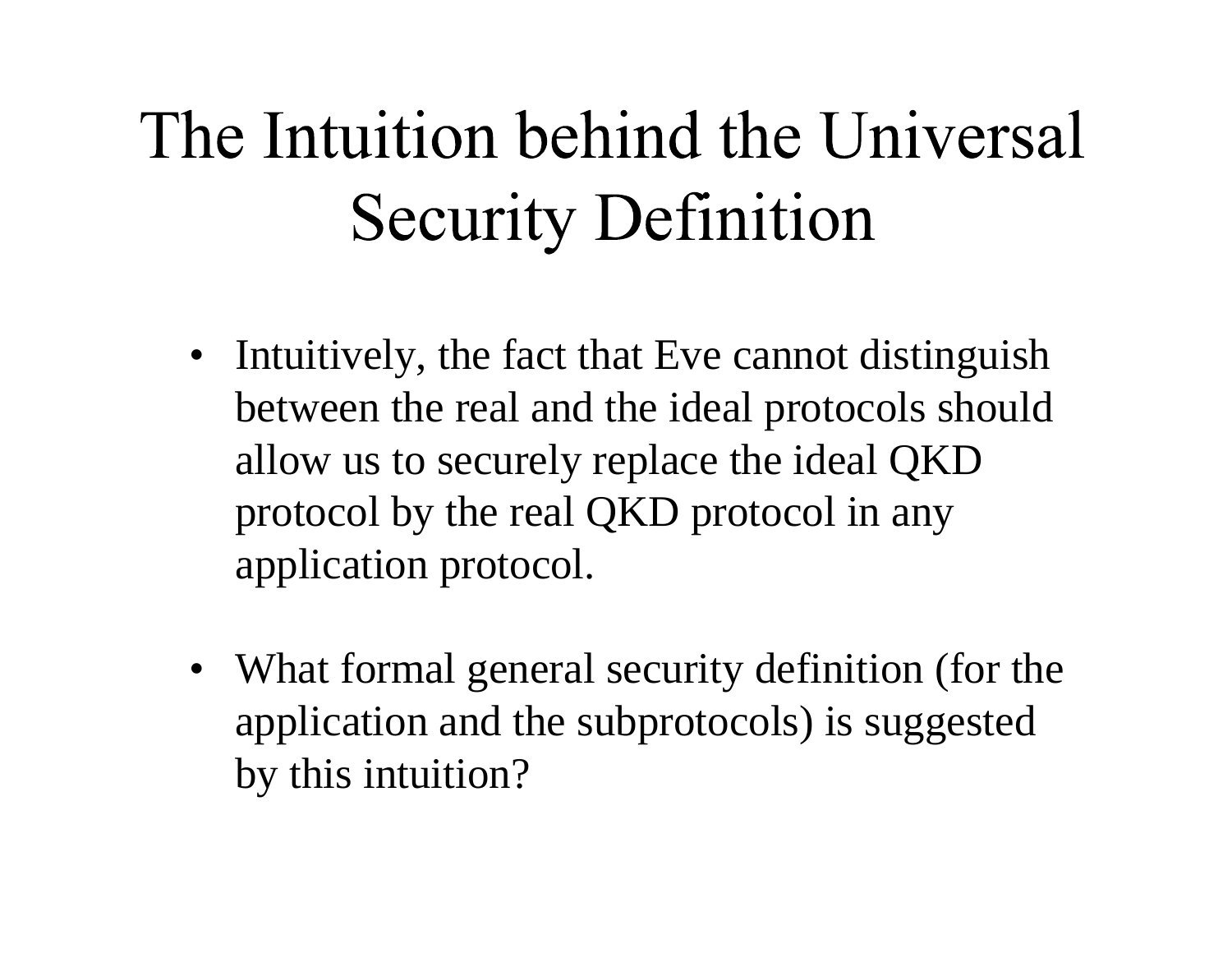# Security of QKD in terms of **Simulators and Environments**

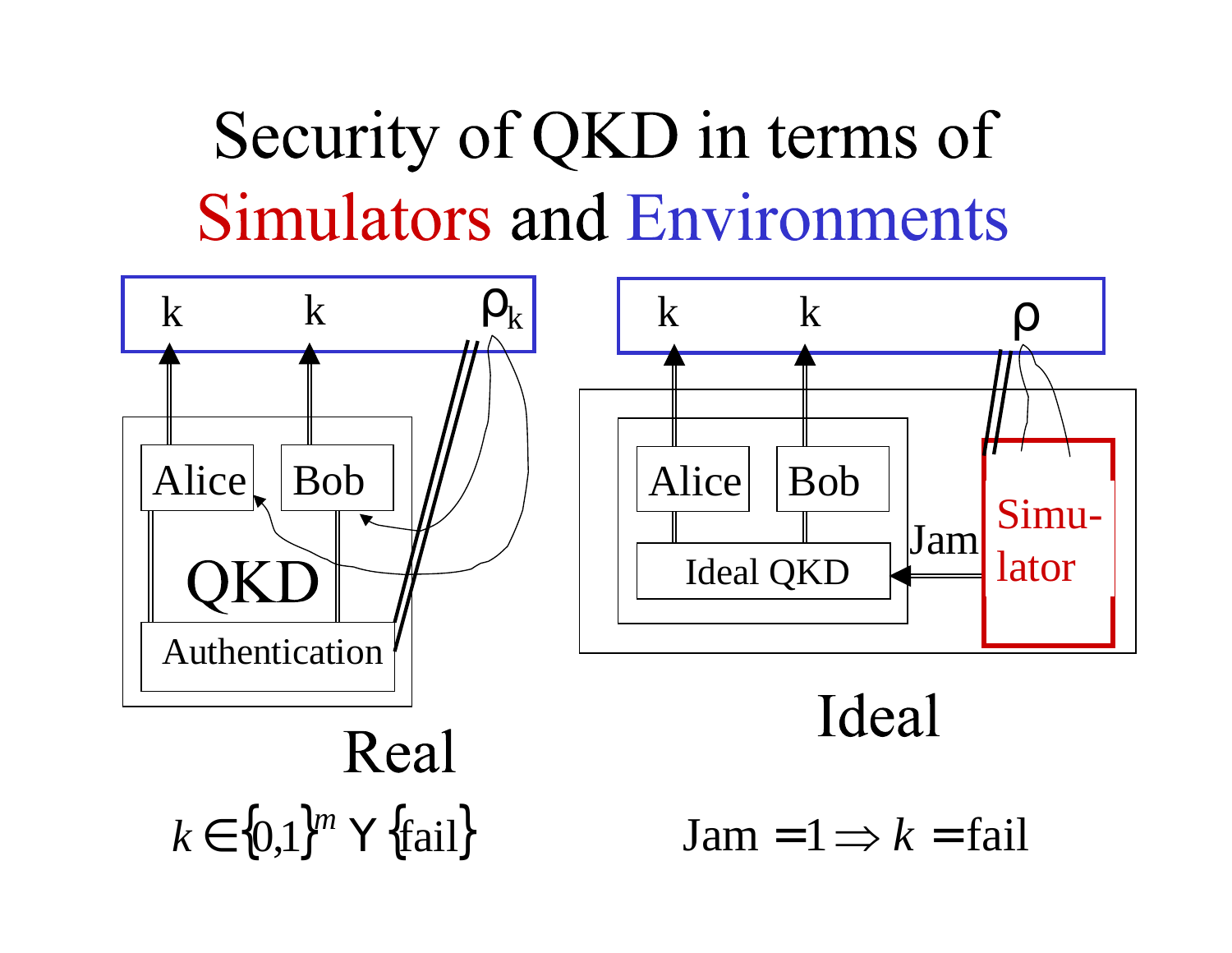#### The models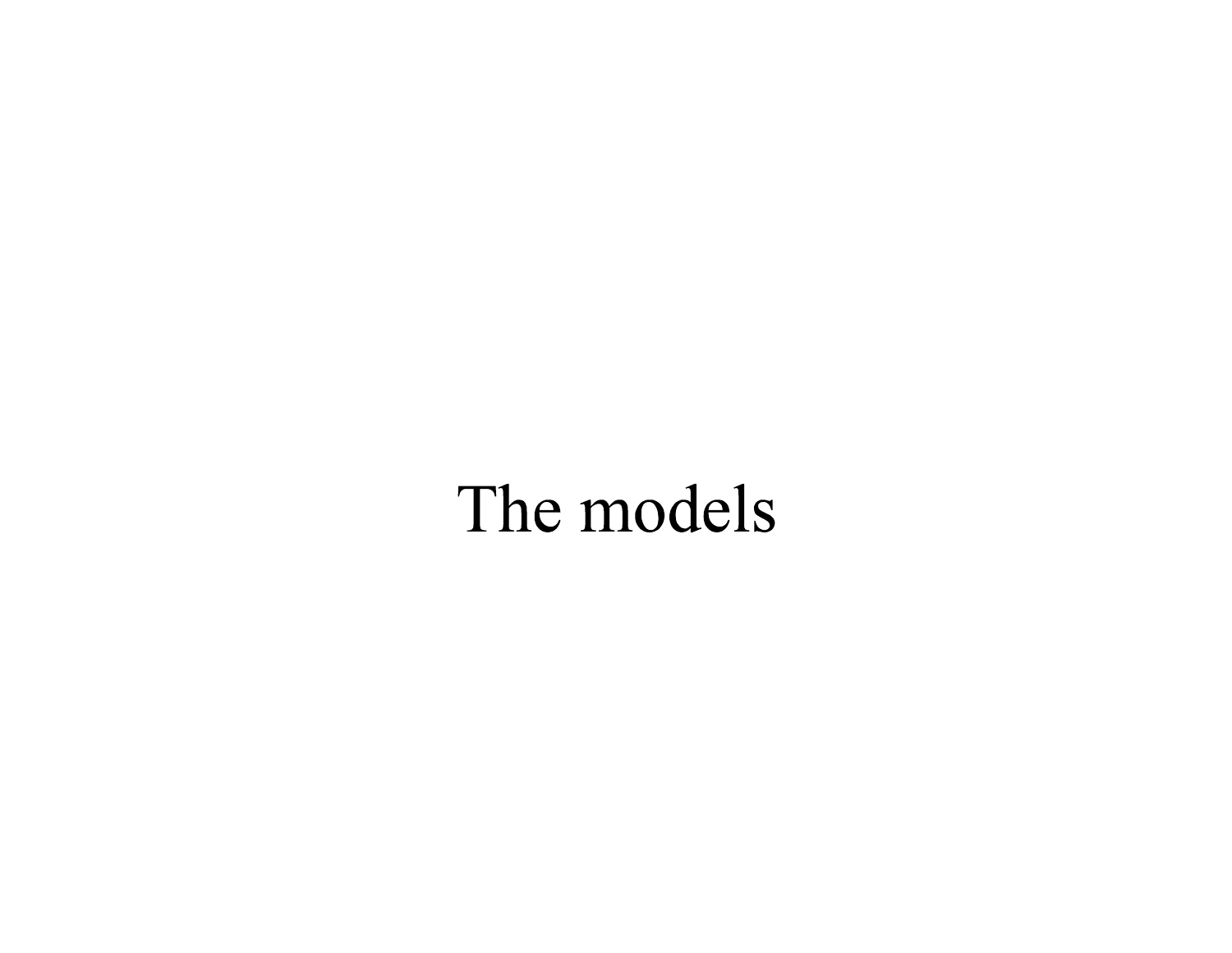#### A Protocol and its Environment



A quantum protocol is a collection of circuits regrouped in disjoint sets called programs together with channels for internal communication and for communication with the environment.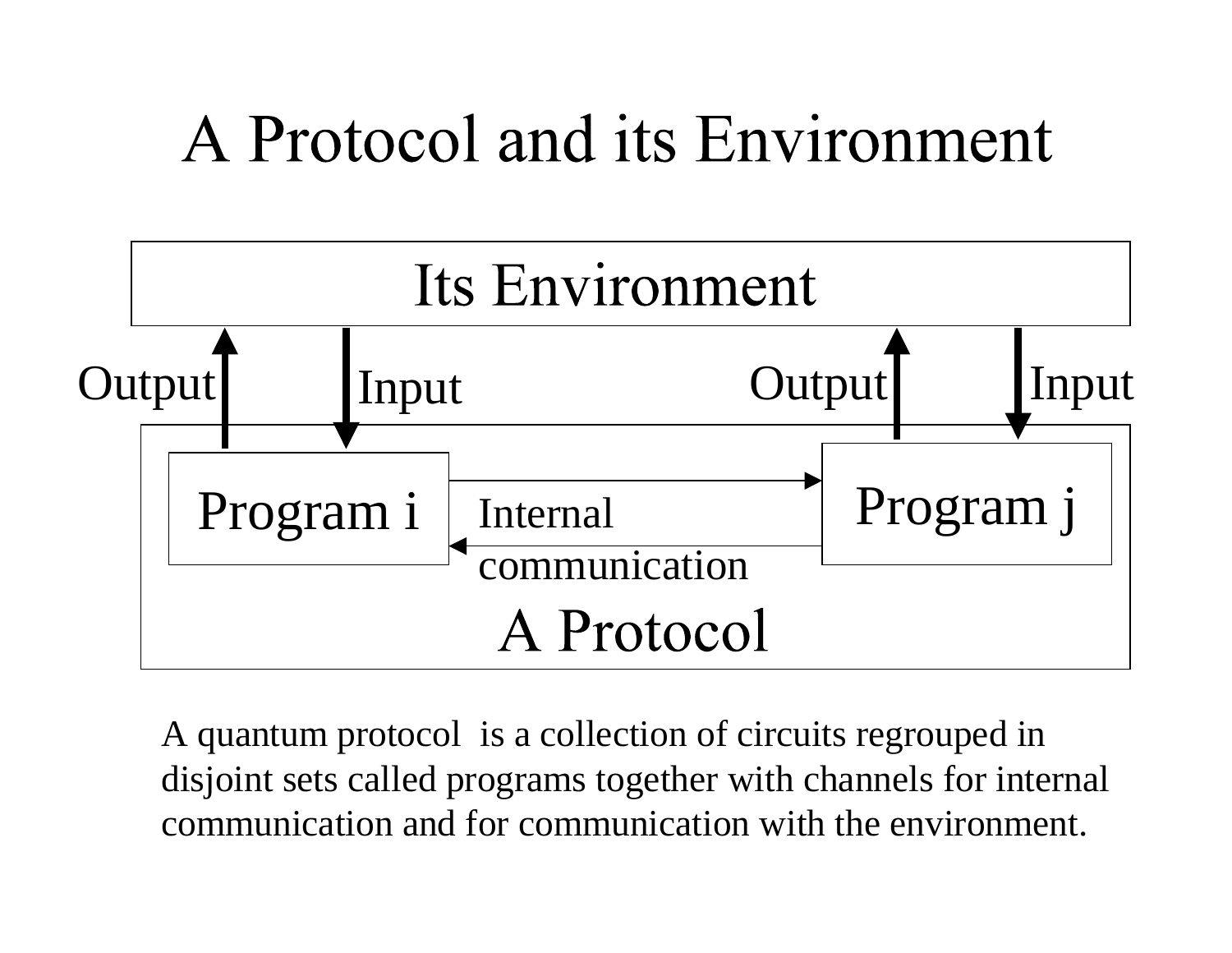## **Functional and Internal Layers**

The communication structure of a protocol determines two layers: the functional and the internal layers. The *functional layer* is defined by the relationship between the input and output registers of the protocol.

The *internal layer* is defined by the details of the program (the circuits) and the internal communication in the protocol. It's the means by which the functionality layer is realised.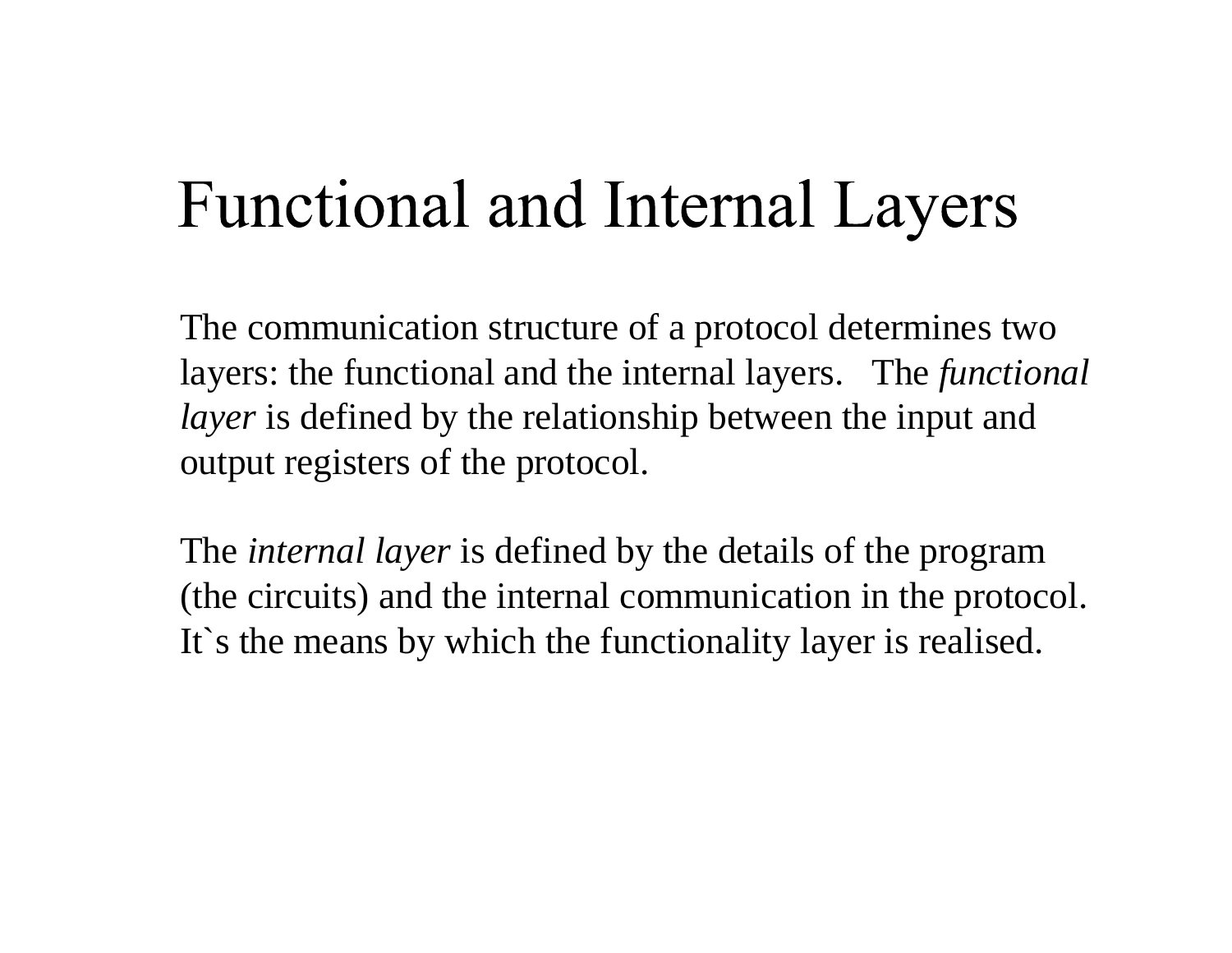#### A Program in its context

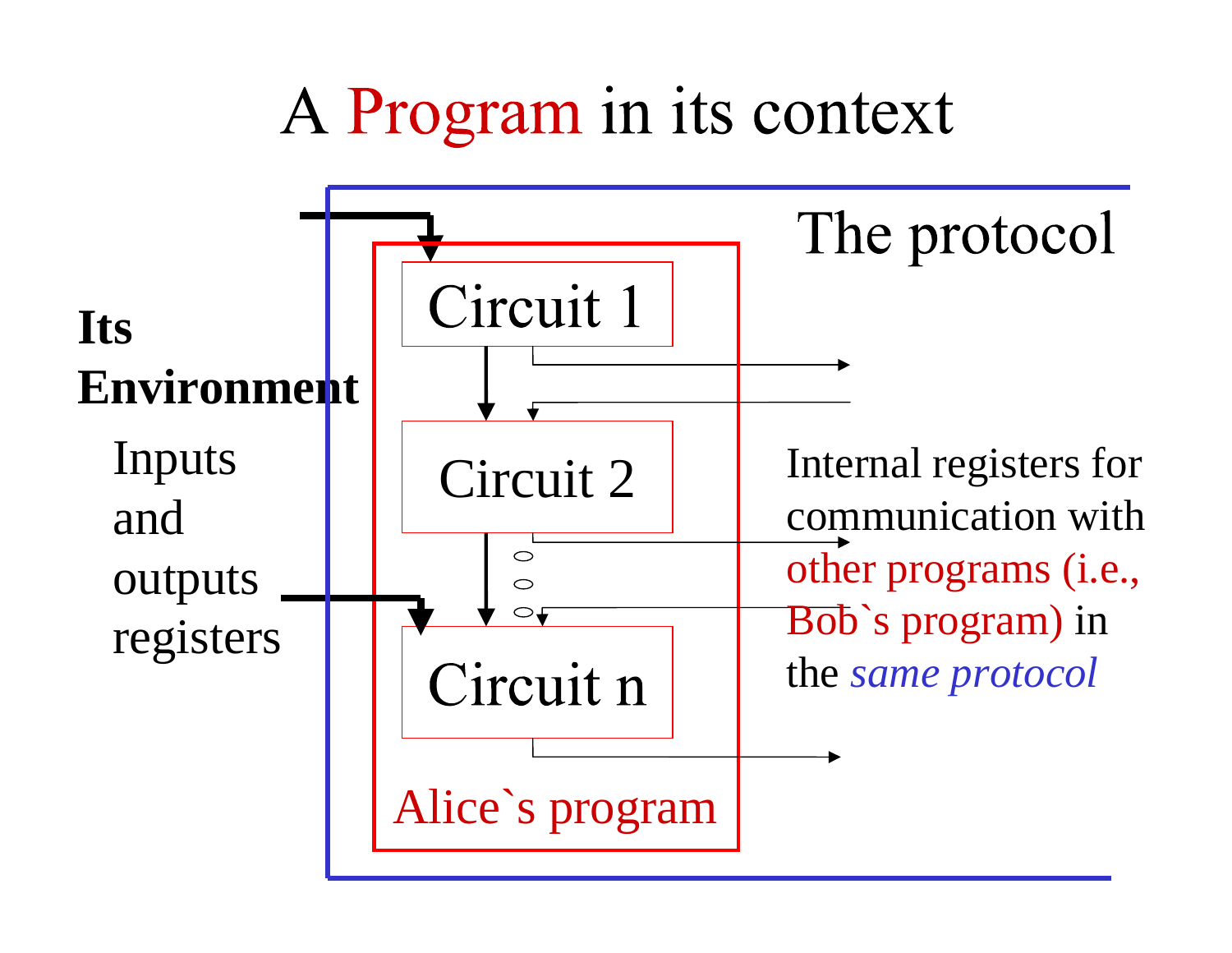#### **Some Remarks**

- Registers are sent through communication channels that respect assumptions (e.g., private or not, authenticated or not, etc.) We consider that these channels and assumptions are part of the definition of the protocol.
- The definition of the protocol also includes the access rule (e.g. how many participants can be corrupted).
- Circuits are automatically activated when all the required registers are received.
- All internal channels (between the programs) pass through the adversary
- Every program runs at a different location.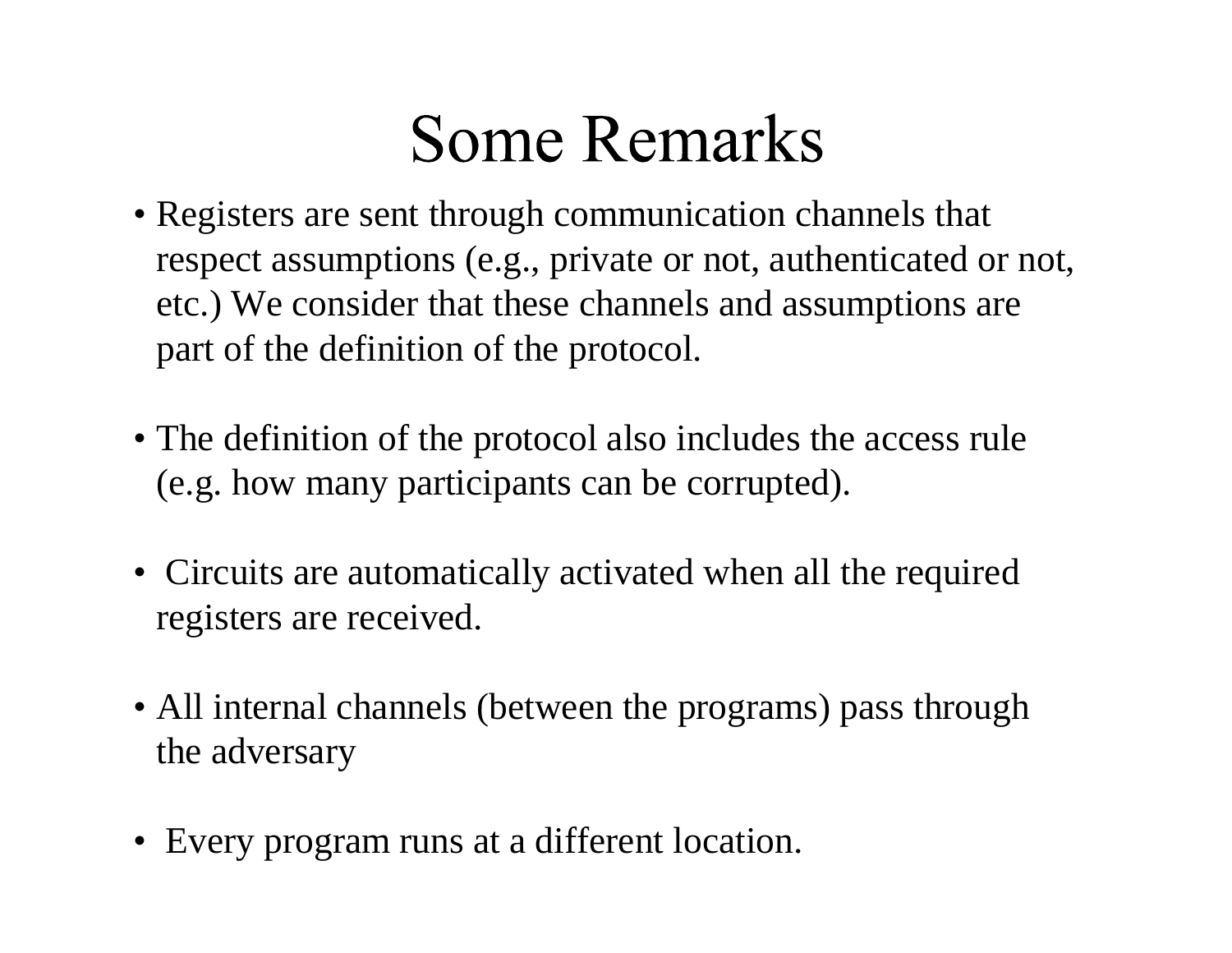# Format of an ideal protocol

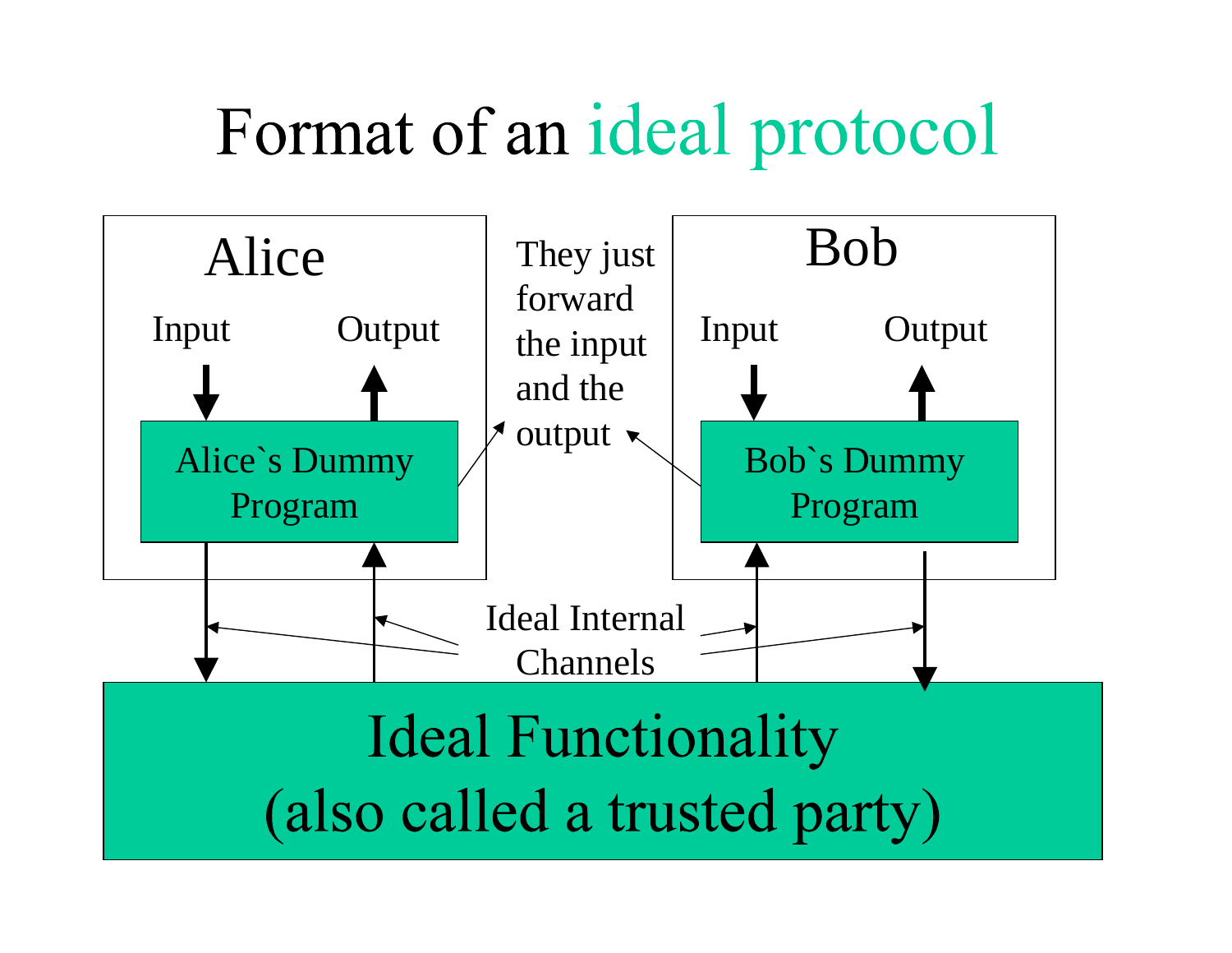#### A Trade off

A more secure ideal protocol provides a stronger (more secure) definition of security. The strongest definition will state that no party can be corrupted in the ideal protocol and it will use ideal channels with guarantee of delivery, etc. The problem, of course, is to find protocols that achieve this level of security. A trade off is neccessary.

Example: the ideal internal channels offer no guarantee of delivery because the real channels can be jammed.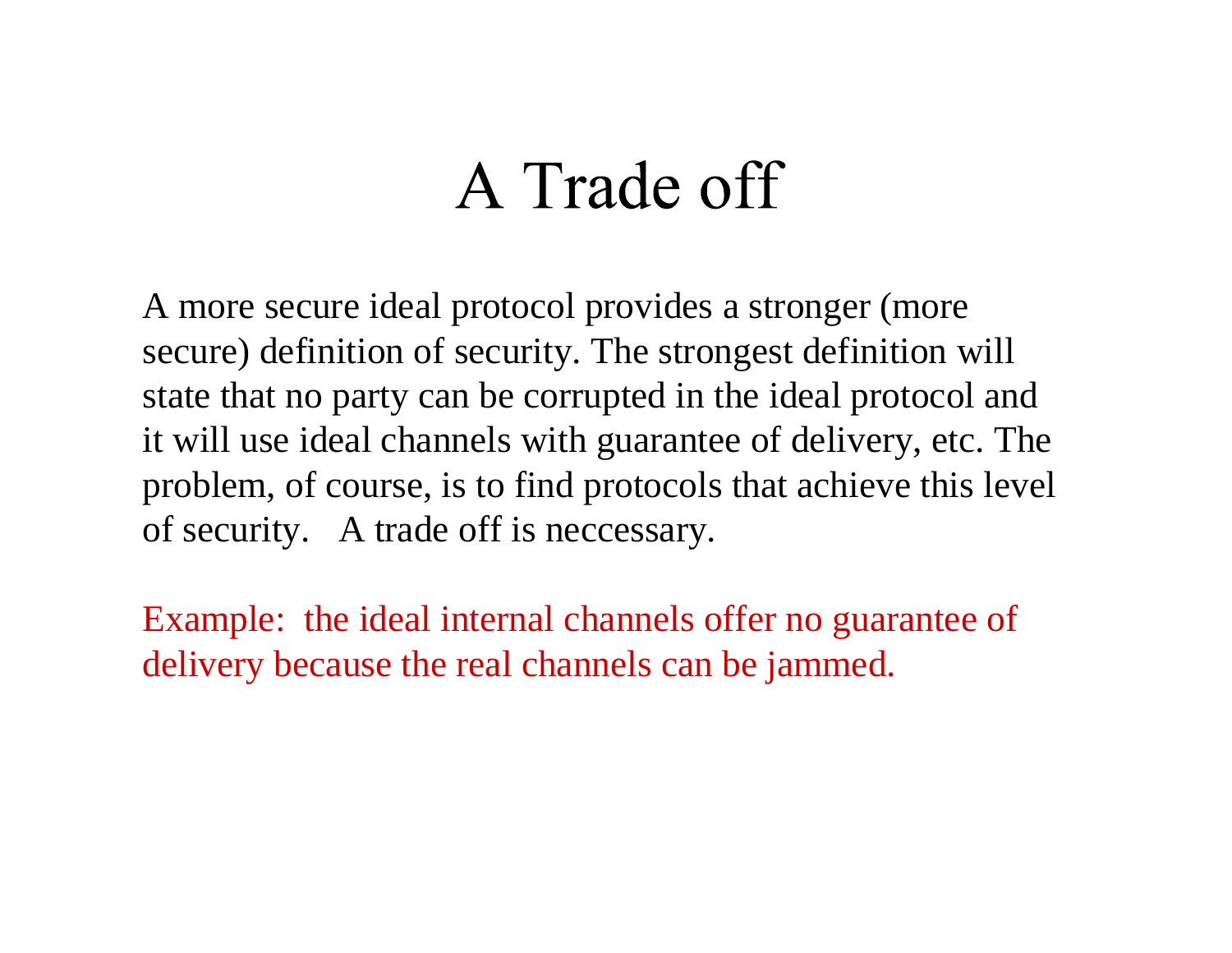# Ideal Protocol: Internal and functionality layers.

*An ideal protocol is simply a special case of a real protocol.*

The functionality layer is defined by the relationship between the inputs and the outputs of the dummy parties. This relationship is in turn determined by the internal layer which is the ideal functionality β and the communication between the dummy parties and β .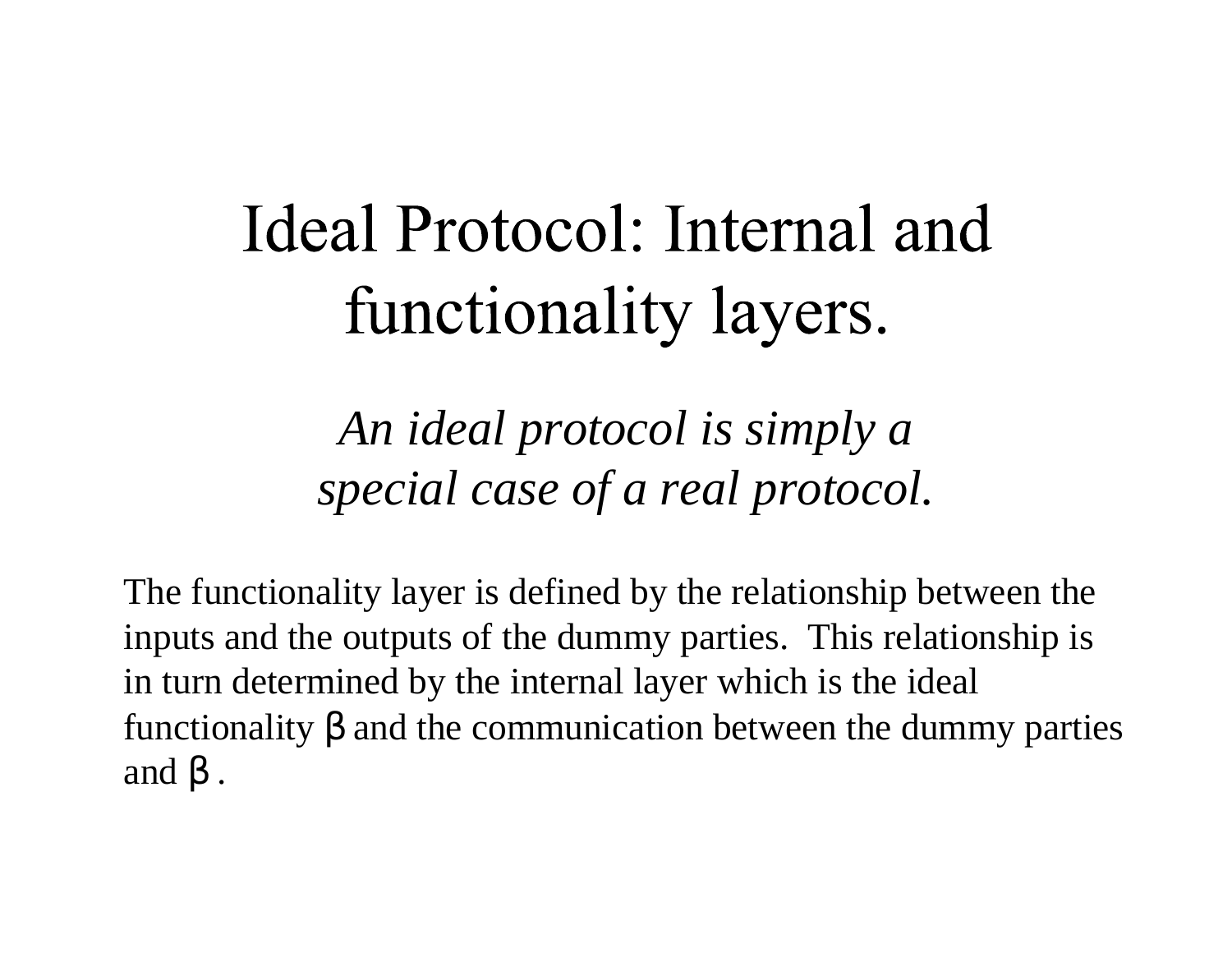#### The General Security Definition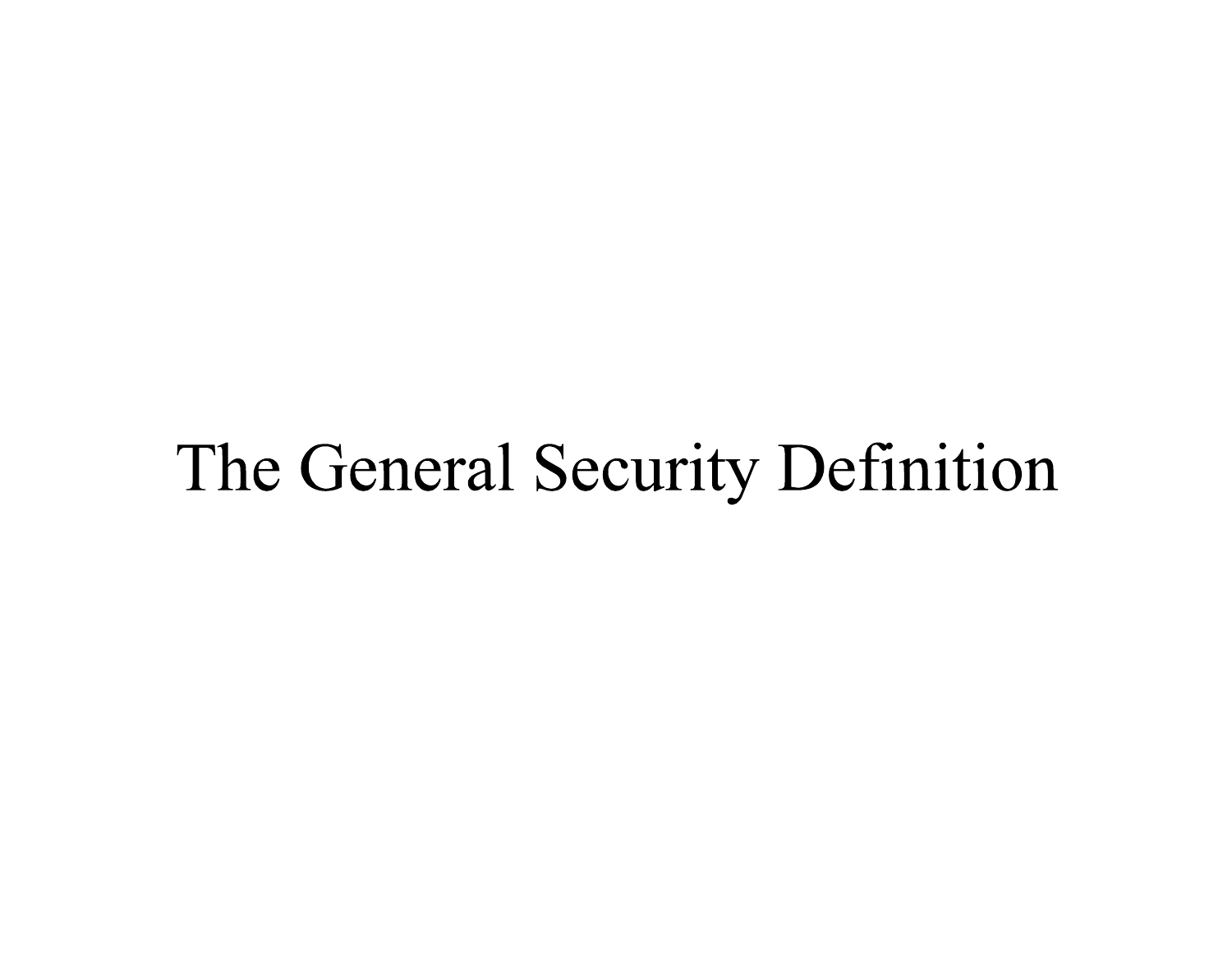#### The overall Model



The adversary **A** substitutes itself for the honest programs. Moreover, all internal communications in *B* pass through the adversary A.

The ideal model has the same structure, but *B* is replaced by β and **A** by **S**.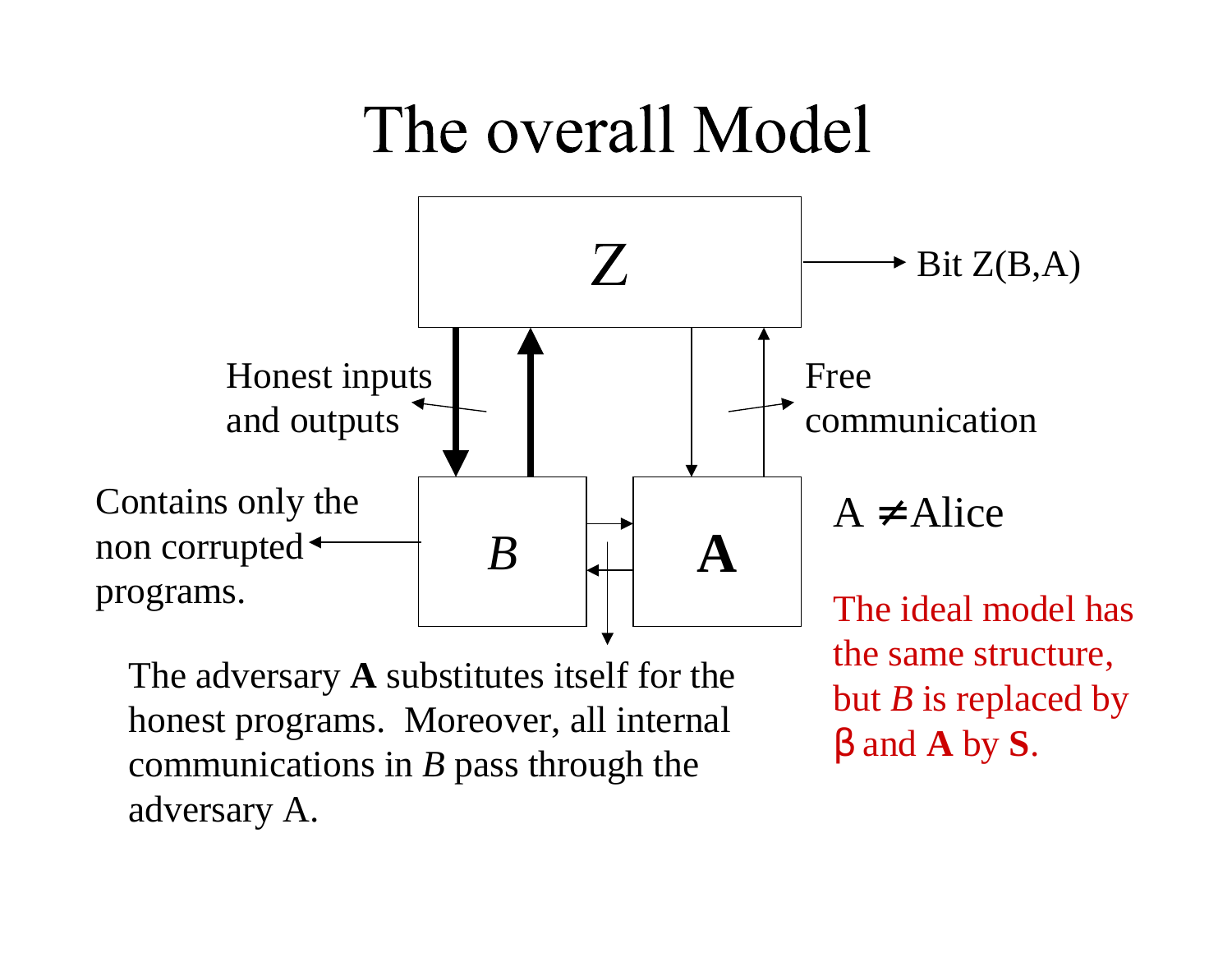#### The worst real adversary

The worst case real adversary (to challenge the simulator **S**) is the dummy adversary which simply follows any request from the environment.

This can be proven, but this will only be useful to provide an intuition behind our definition. A definition does not require a proof.

The main point is that we can assume that the real adversary is part of the environment. The real adversary disappears from the picture!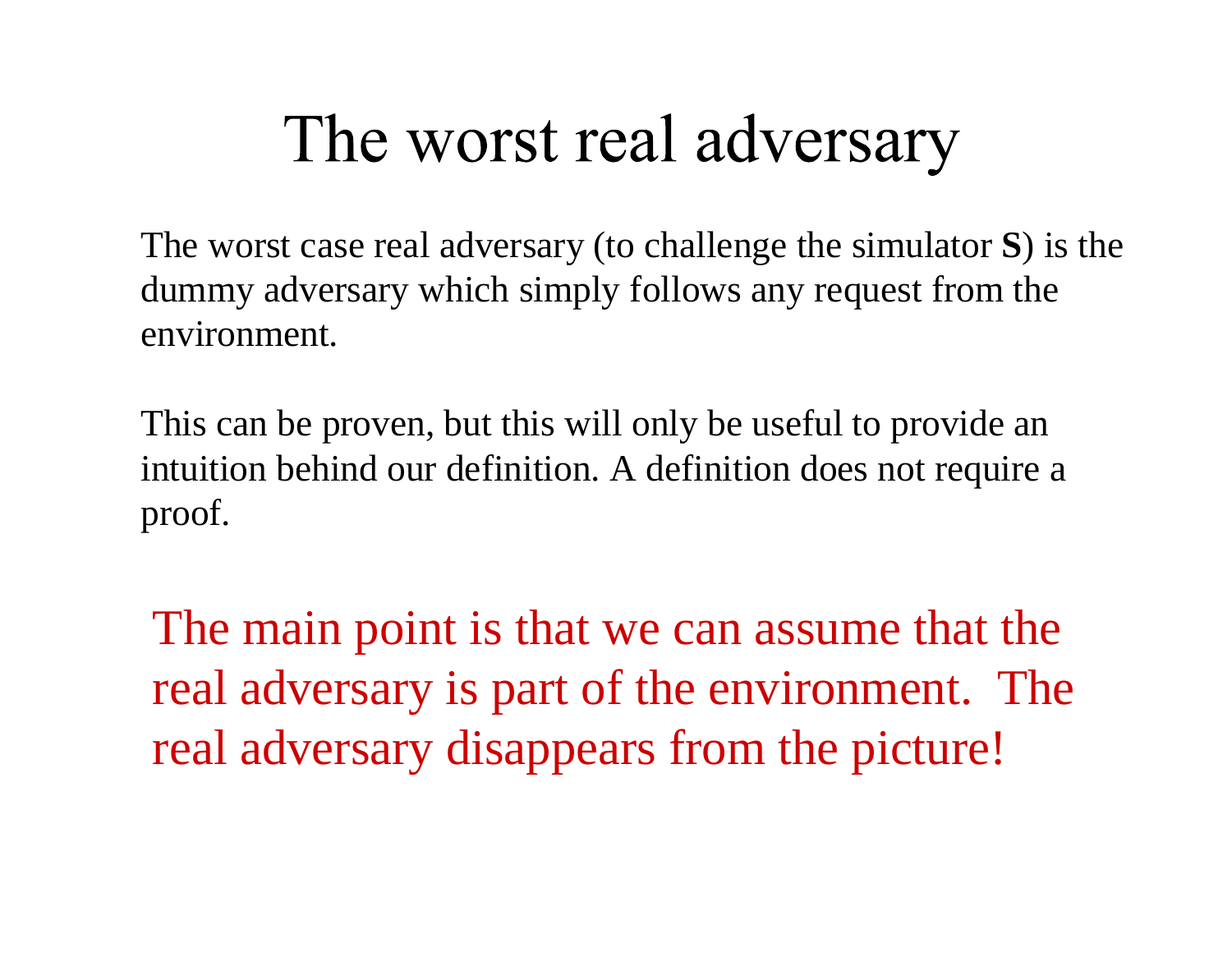#### **Universal Security Definition** Basic Idea



For all environment Z, there must exist <sup>a</sup> simulator **S** such that  $Z(B) \approx Z(\beta, S)$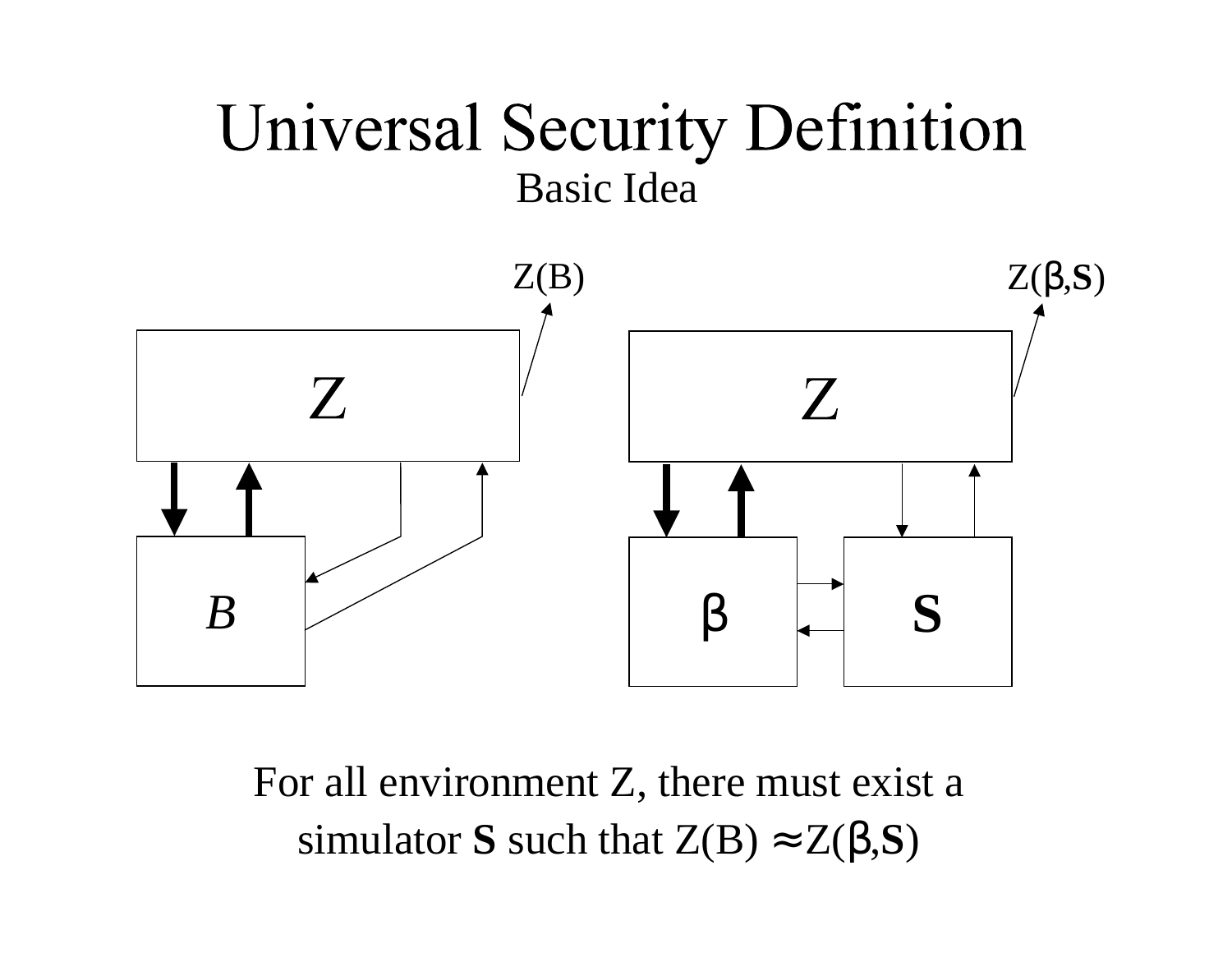#### **Quantum Universal Security Definition**

For any two random binary variables Y, Y` let us write

$$
Y \approx_e Y \quad \text{if} \quad |Pr(Y=0) - Pr(Y=0)| \le e.
$$

Let  $P$  be the set of all polynomial functions.

**Definition.** A protocol B for an ideal functionality  $\beta$  is secure, if for any environment Z there exists a simulator S such that  $(\forall d \in P)$   $(\exists n_0 \in \mathbf{N})$   $(\forall n > n_0)$ 

$$
Z(B) \approx_e Z(\beta, S)
$$

where  $e = 1/d(n)$ .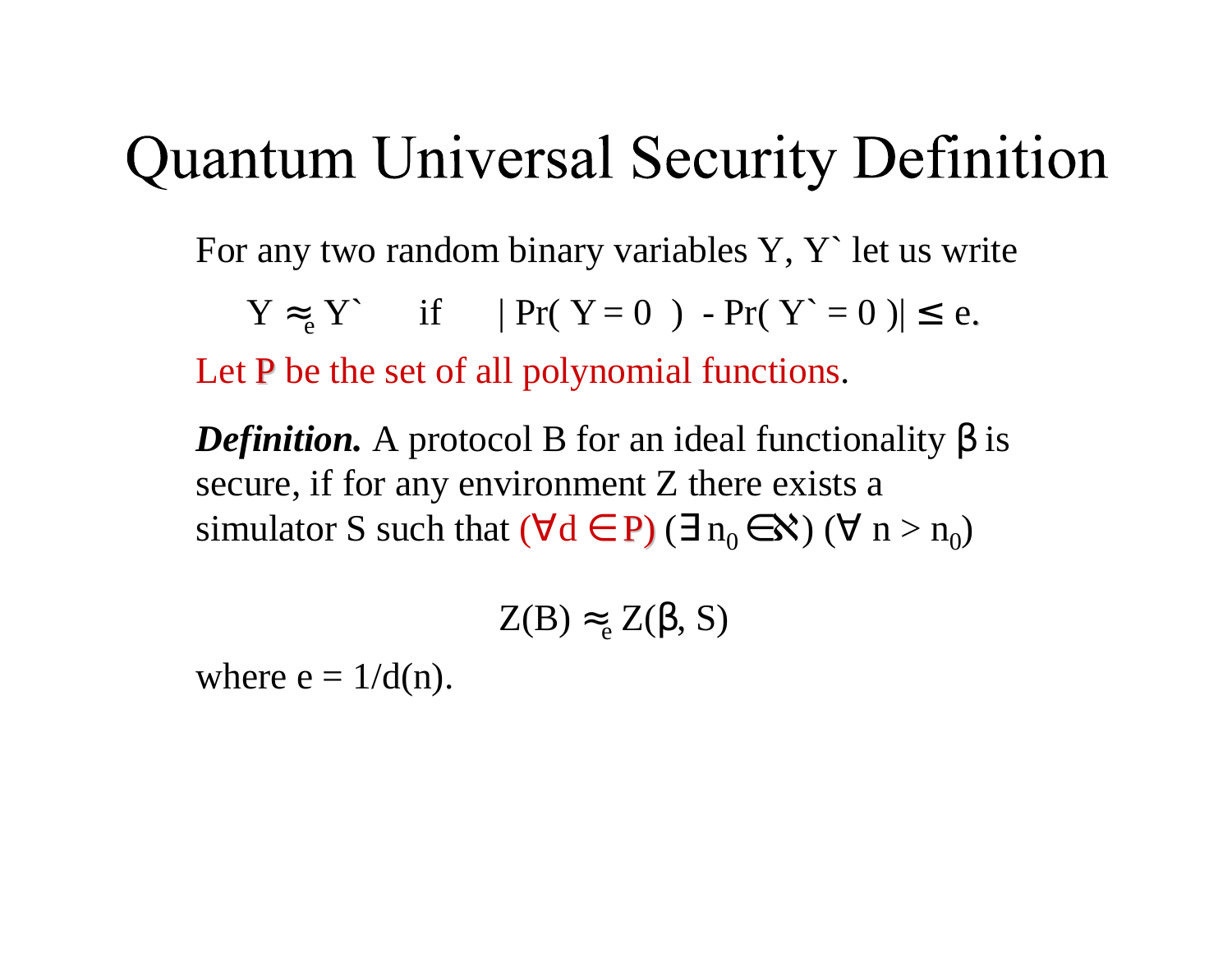#### **Quantum Universal Security Definition** About the Computational Setting

The simulator S must have a polynomial complexity  $c \in P$  that depends only on B (i.e. not on Z or  $n_0$ ). Also,  $n_0$  can only depend on d and on the respective polynomial complexity c, c` of S and Z (not on their actual circuits). The actual circuit of S can depend on n.

For every  $c \in P$ , let  $T(c)$  be the set of programs of complexity c. Formally, the order for the quantifiers is:

 $(\exists c \in P)(\forall c \in P)(\forall d \in P) (\exists n_0 \in \mathbf{X})(\forall n > n_0)$  $(\forall Z \in T(c'))(\exists S \in T(c))$  $Z(B) \approx_{e} Z(\beta, S)$ 

where  $e = 1/d(n)$ .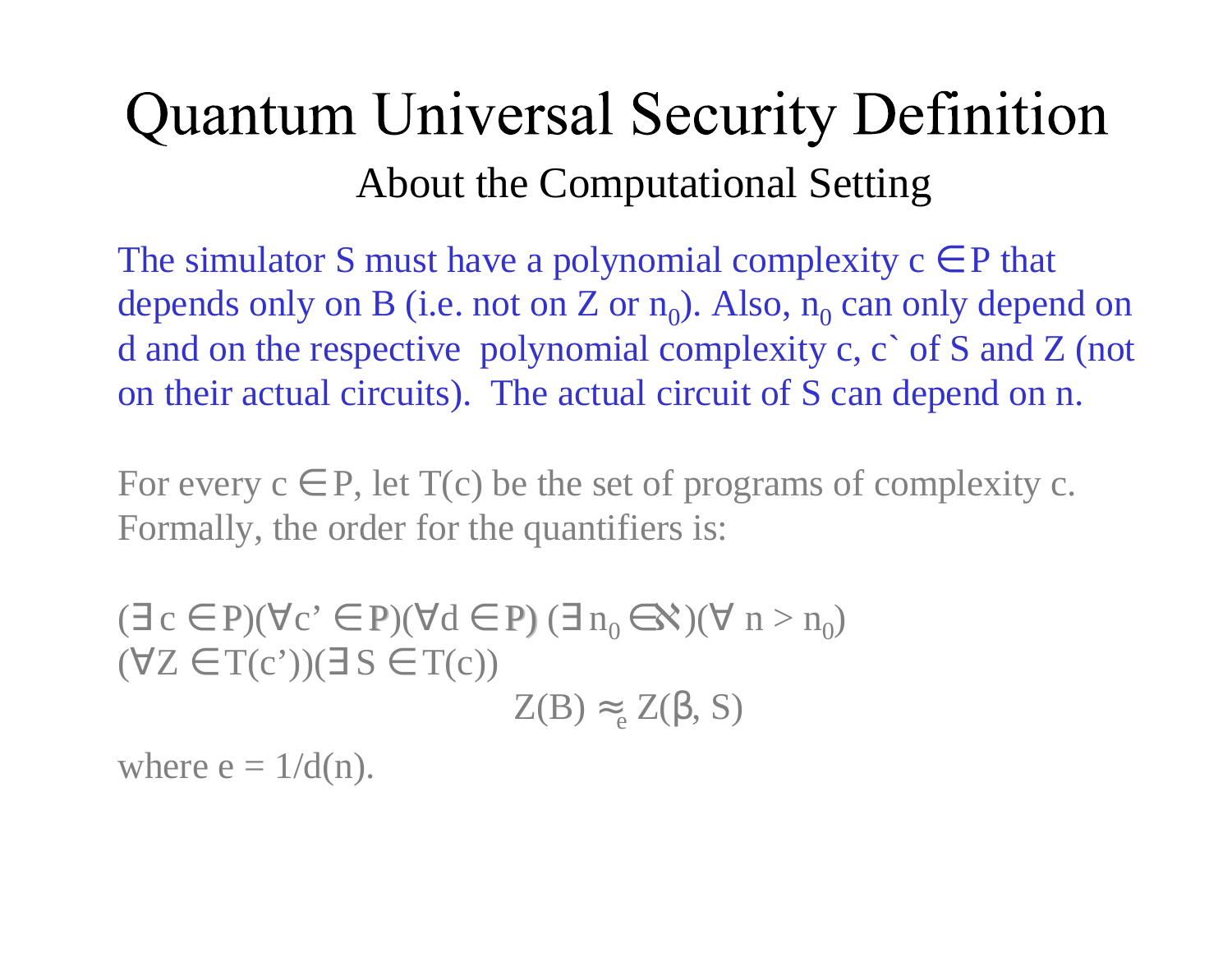# Proof of part (a) of the composabity theorem

There are three steps in the proof.

- (1) Essentially, we must construct a simulator  $S(G(B))$  for  $G(B)$ given the simulators  $S(G(\beta))$  for  $G(\beta)$  and  $S(B)$  for B.
- (2) We must show that the size of the simulator  $S(G(B))$  is a polynome that depends only on the protocols  $G(β)$  and  $B$ .
- (3) We must show that the lower bound  $n_0$  for n depends only on the polynome d (for the indistinguishability) and on the complexity of the circuits Z and S, not on the actual circuits.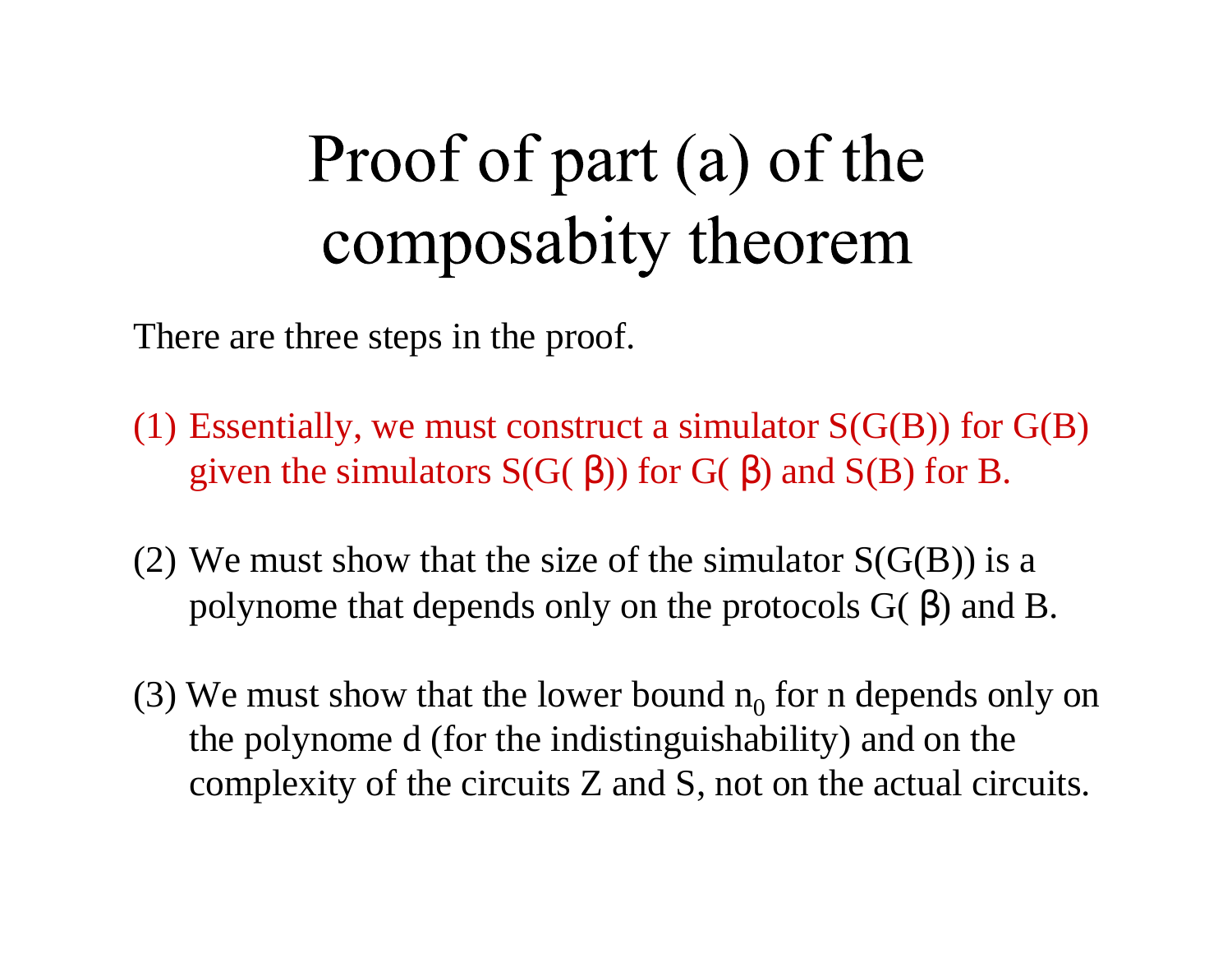#### All in terms of a single bit

All the security properties of the protocol considered are encapsulated into the non distinguishability of a single bit returned by the environment. For example, both privacy and uniformity are included in the case of QKD.

This approach can be used to define the security of any protocol and this is very powerful.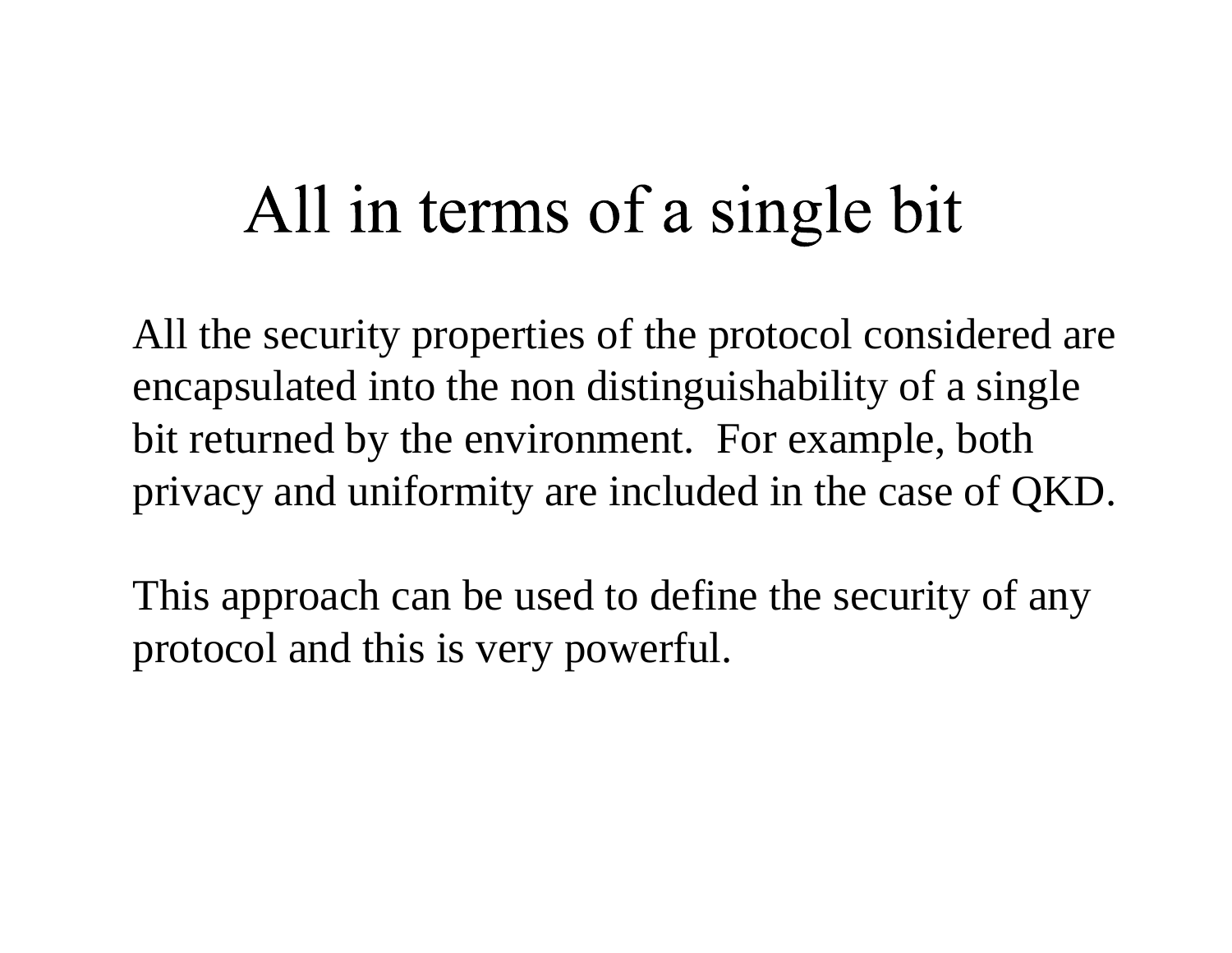#### The Composability Theorem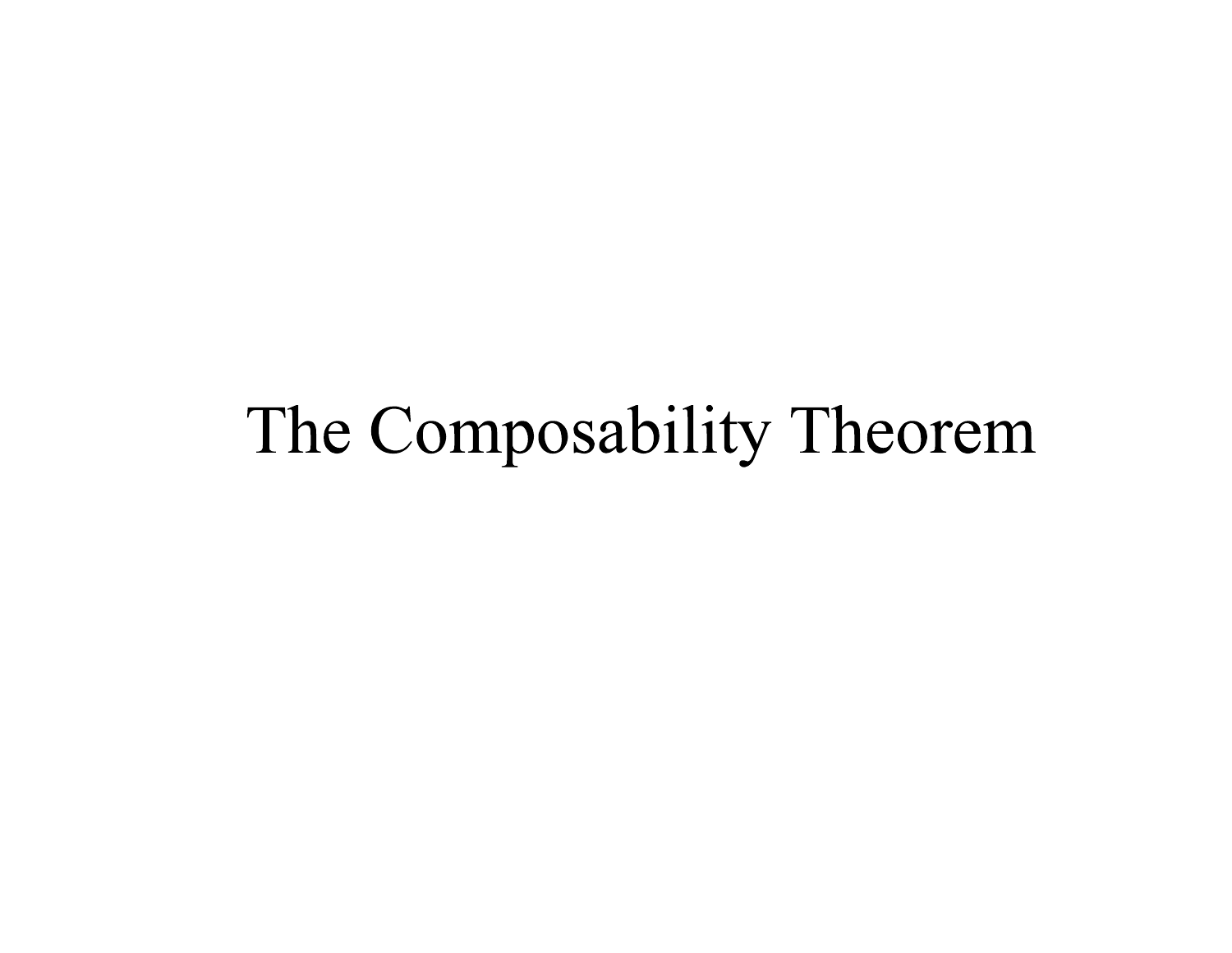#### How does it work?

*B* s.r. β ∧ *G*(β) s.r. γ  $\Rightarrow$  *G*(*B*) s.r. γ Recall that we want to prove



 $s.r. = securely$  realises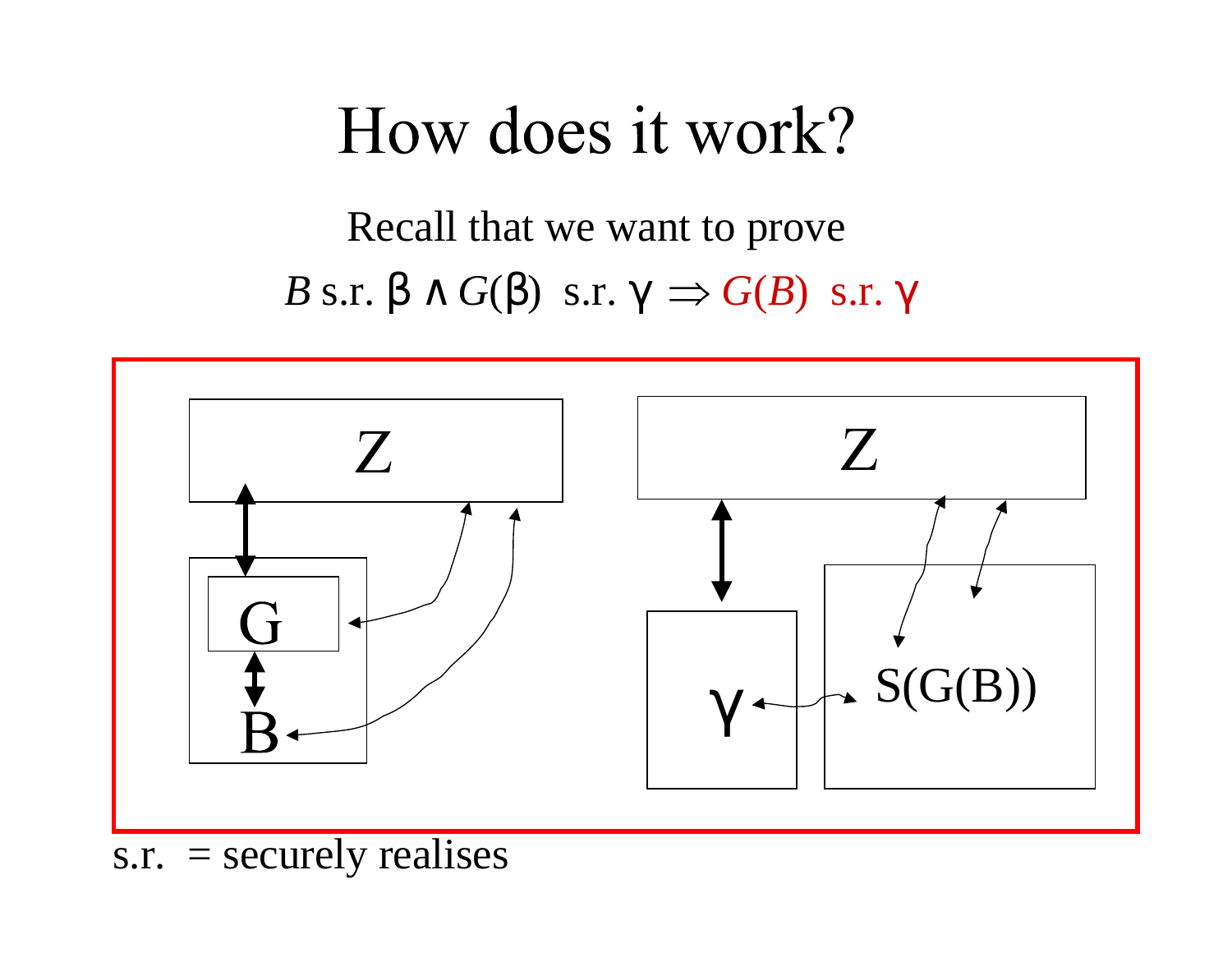## The role of the environment

The subcircuit G of the protocol  $G(B)$  is a part of the environment for B.

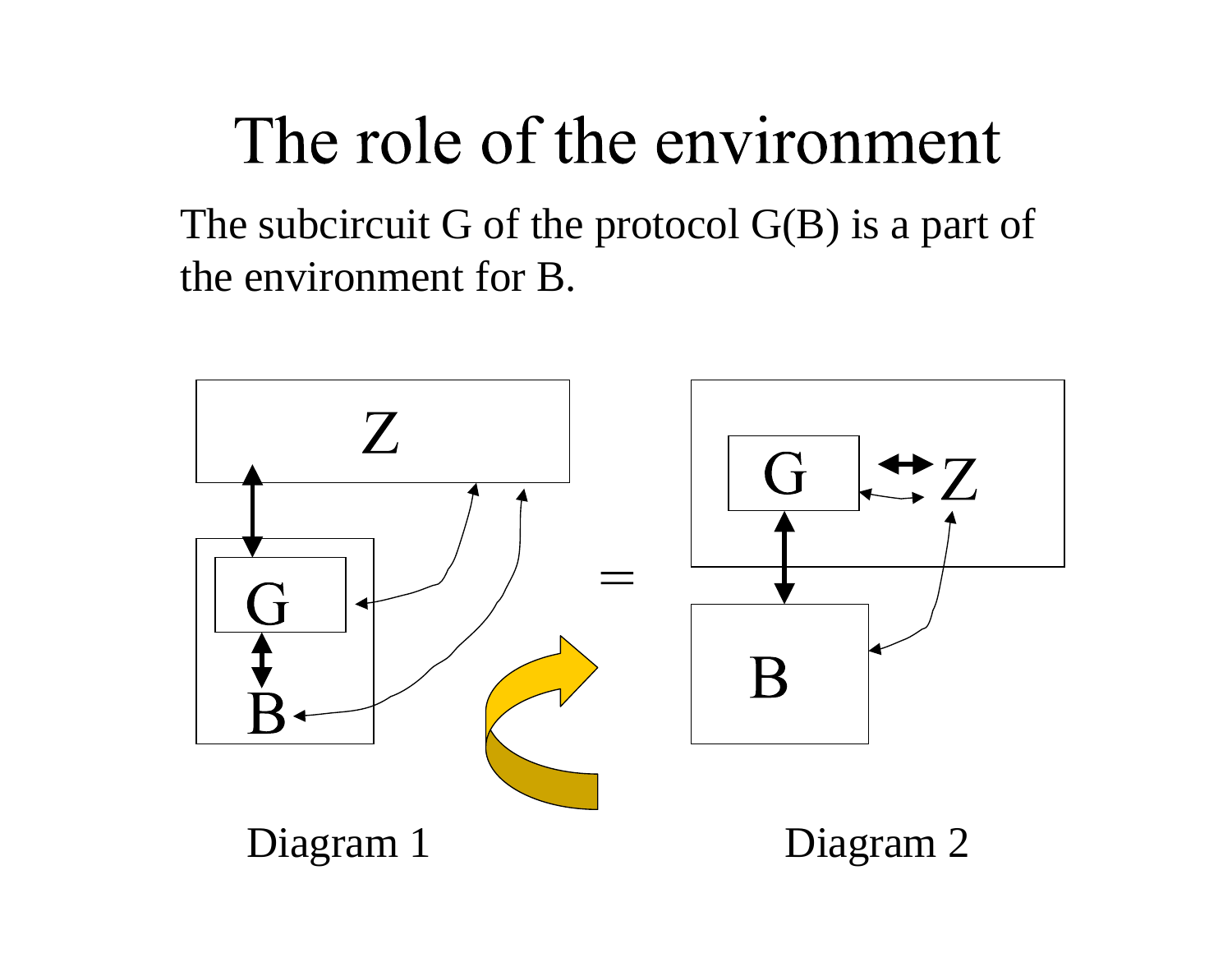#### So, we can use the security of B,



Diagram 2 Diagram 3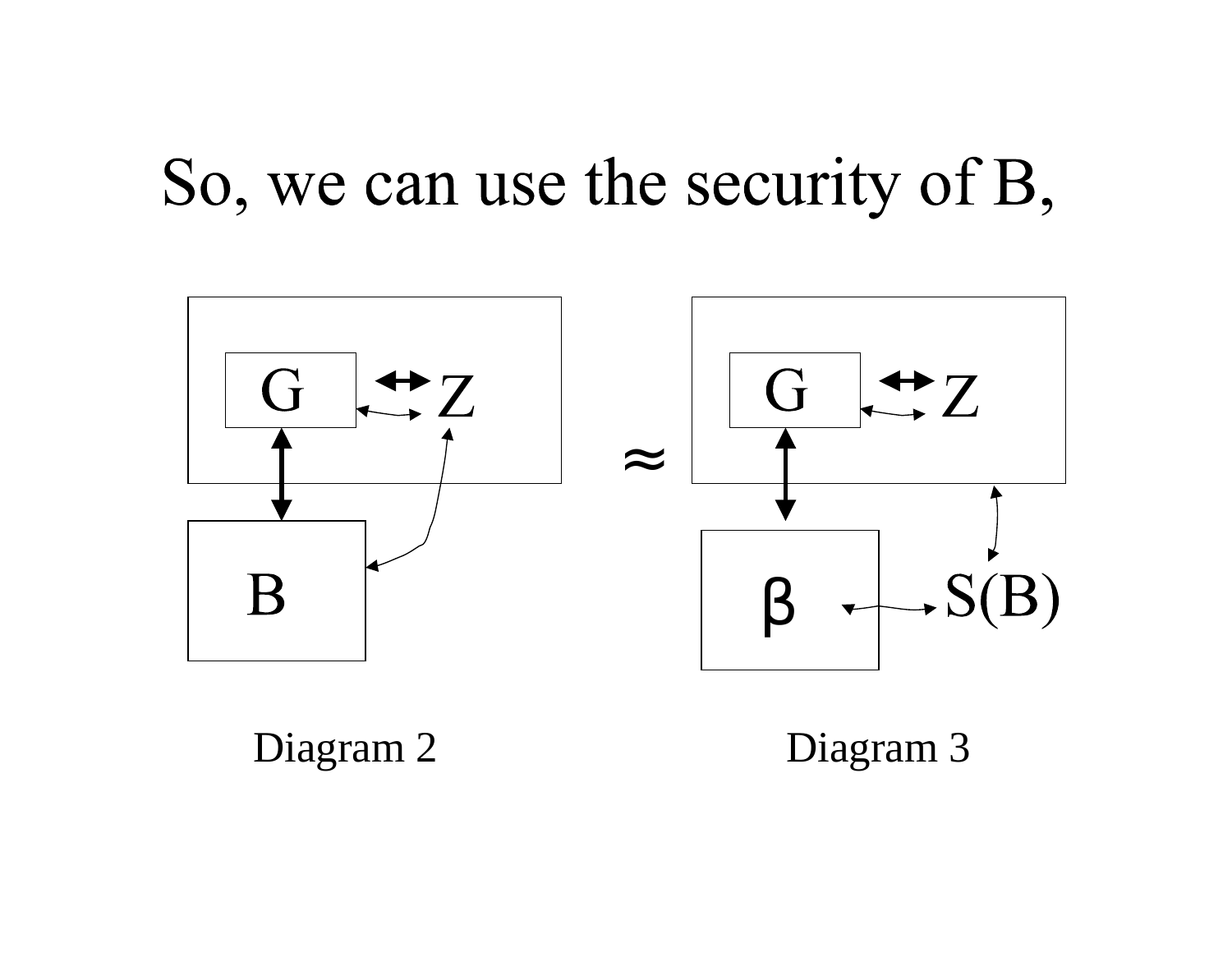#### and take back G from the environment



Diagram 3 Diagram 4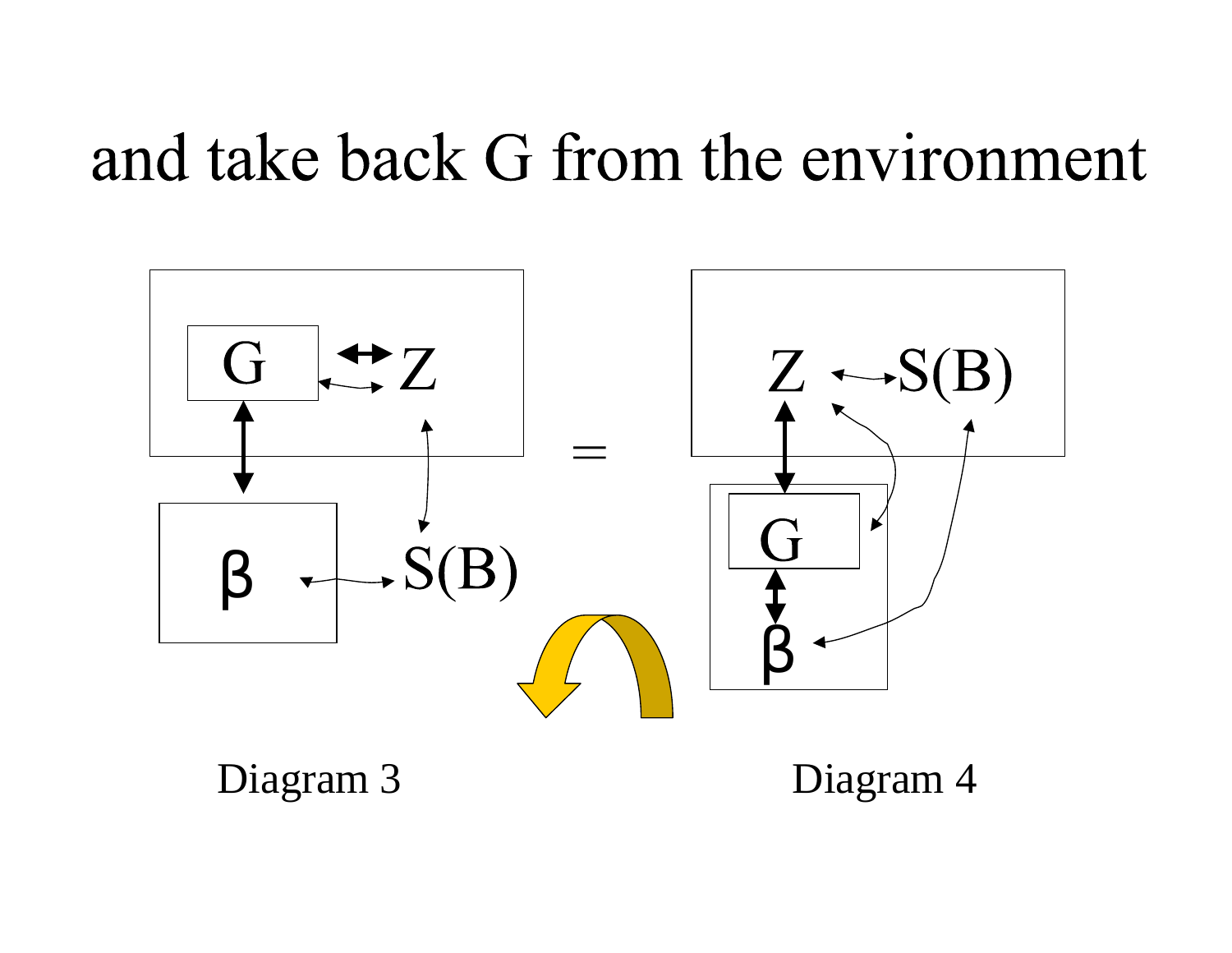## and, finally, use the security of  $G(\beta)$ .



#### Diagram 4 Diagram 5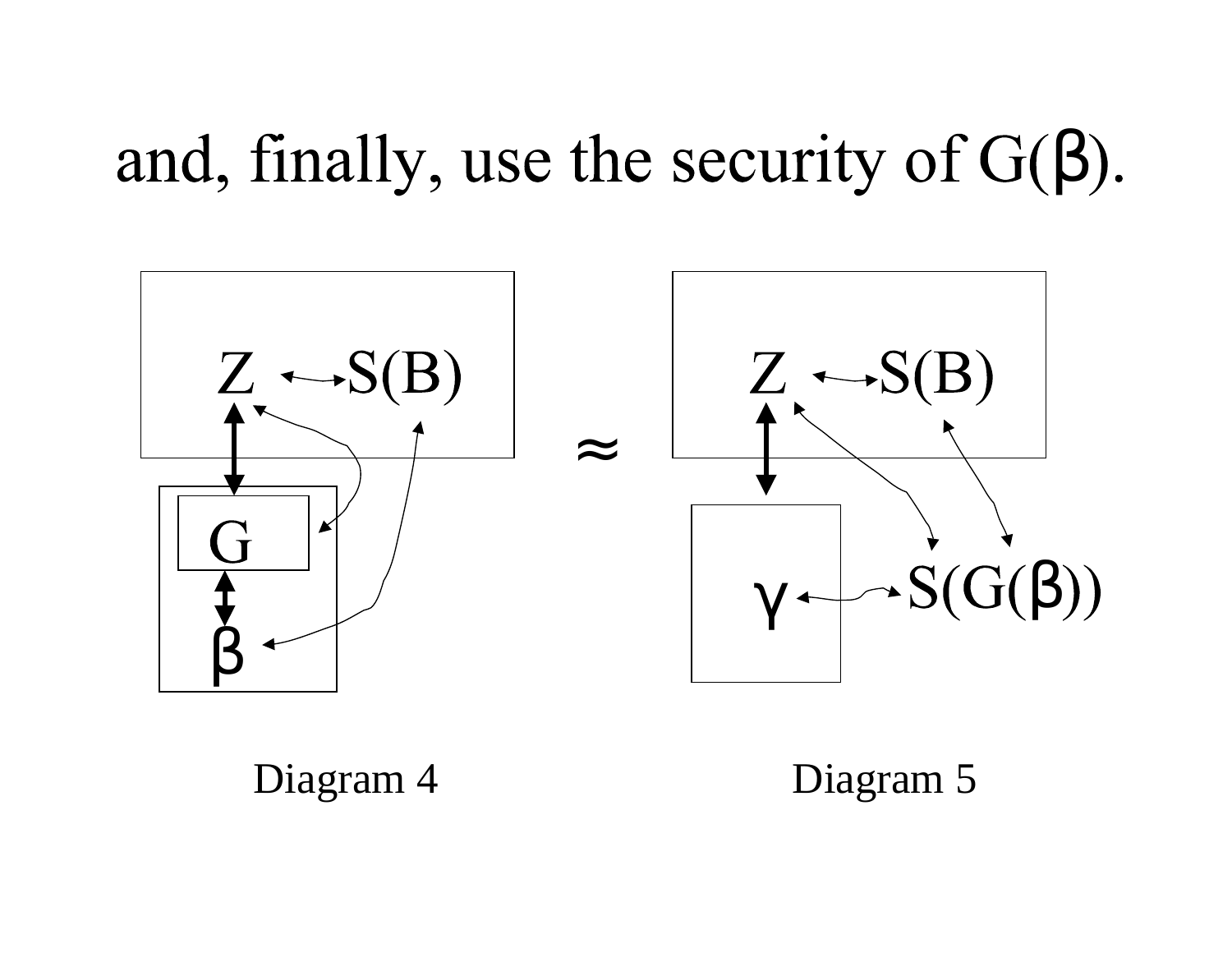#### So we have a simulator for  $G(B)$

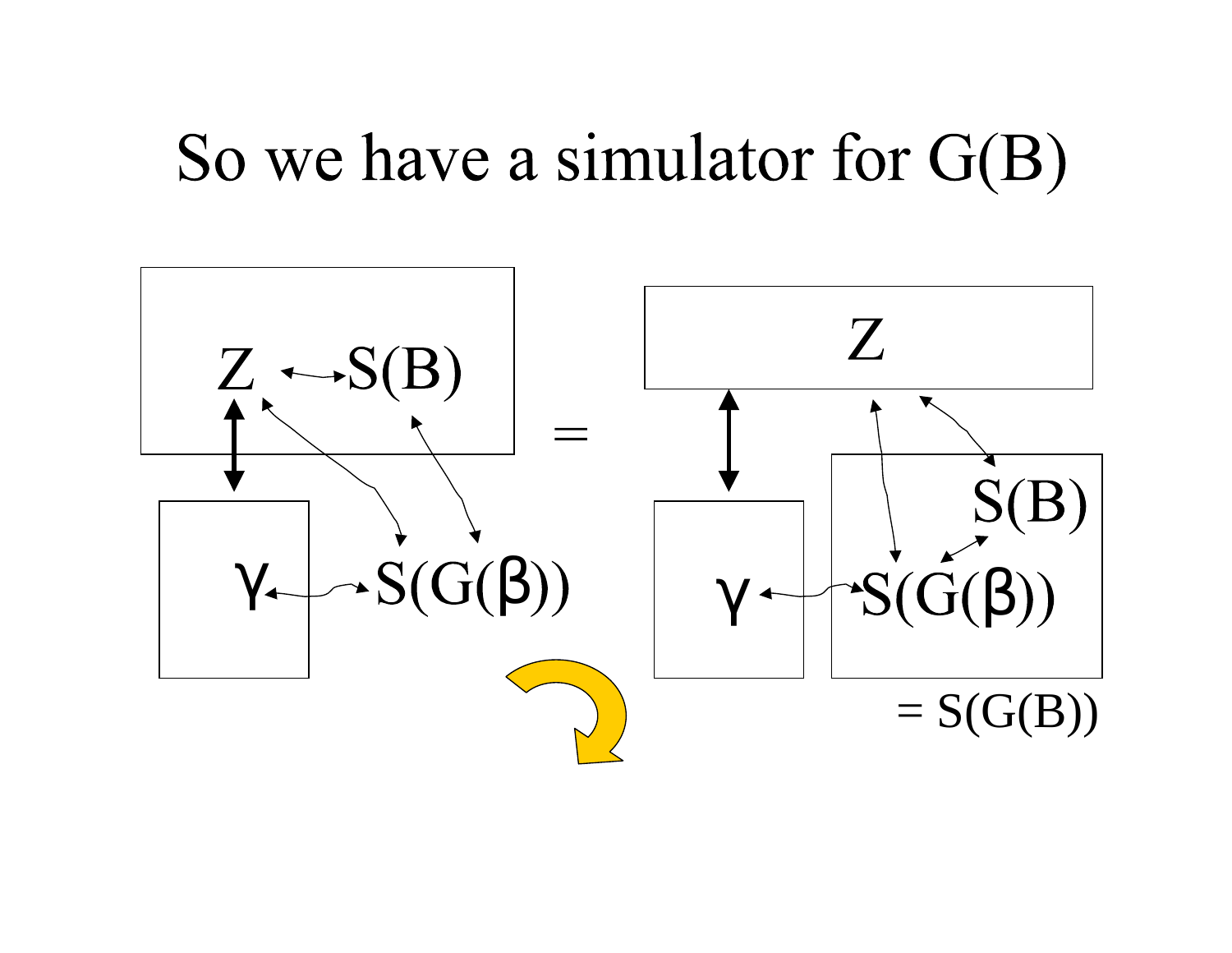# Part II: Composability of QKD Joint Work (in progress) with

Michael Ben-Or, Michal Horodecki, Debbie Leung and Jonathan Oppenheim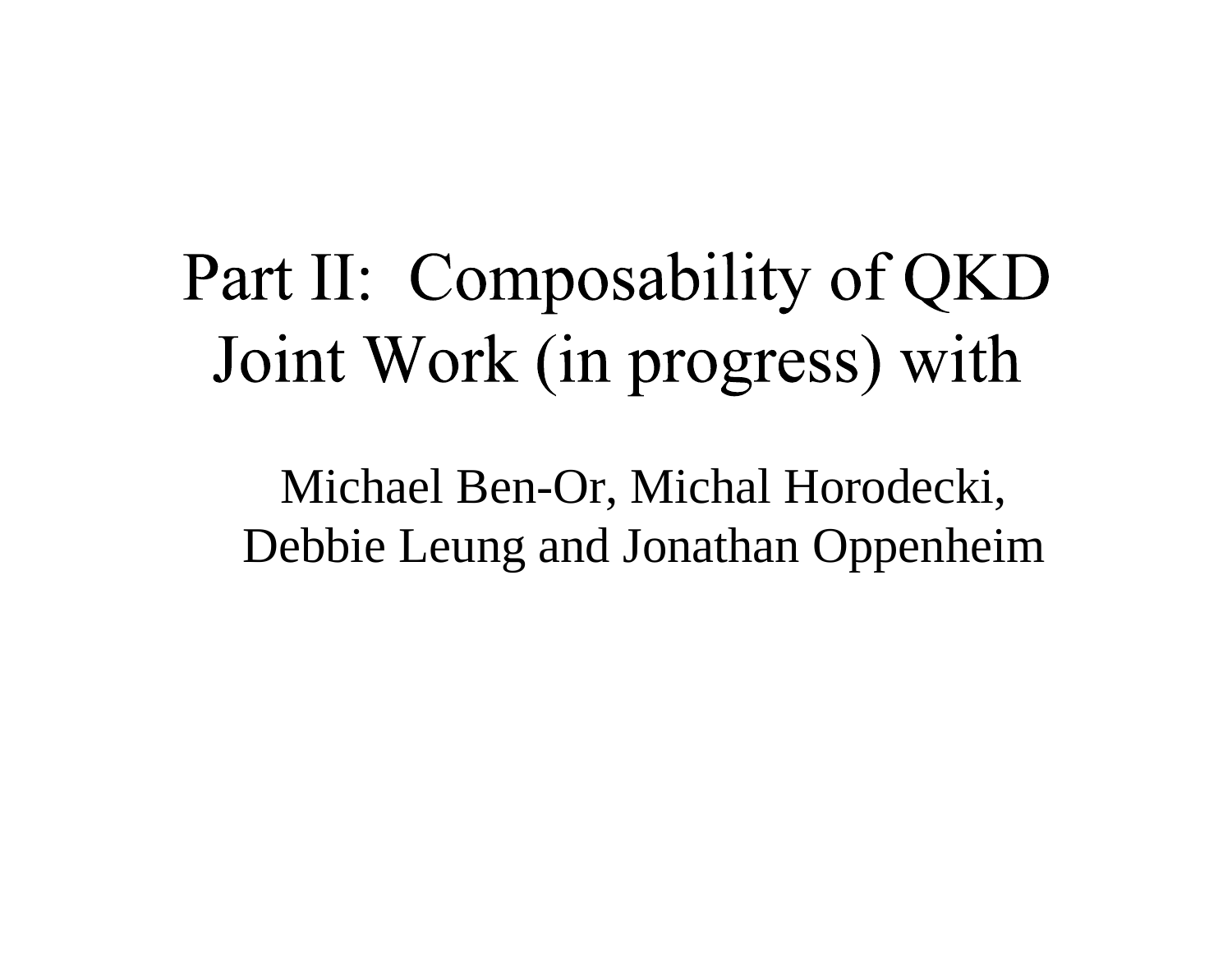#### The  $\kappa$  standard  $\kappa$  QKD criteria

 $Privacy: I(k;Y | jam) \leq \alpha$  $= 0$  (*m*  $- H(k \mid \text{am} = 0)$ )  $\le \alpha$ −Uniformity:  $Pr(jam = 0)(m - H(k | jam = 0)) \le$ 

 $Y = Eve$ 's optimal measurement outcome.

*Are Uniformity and Privacy enough for composability?*

Recall: Composability means there exists a simulator so that the ideal case is indistinguishable from the real case.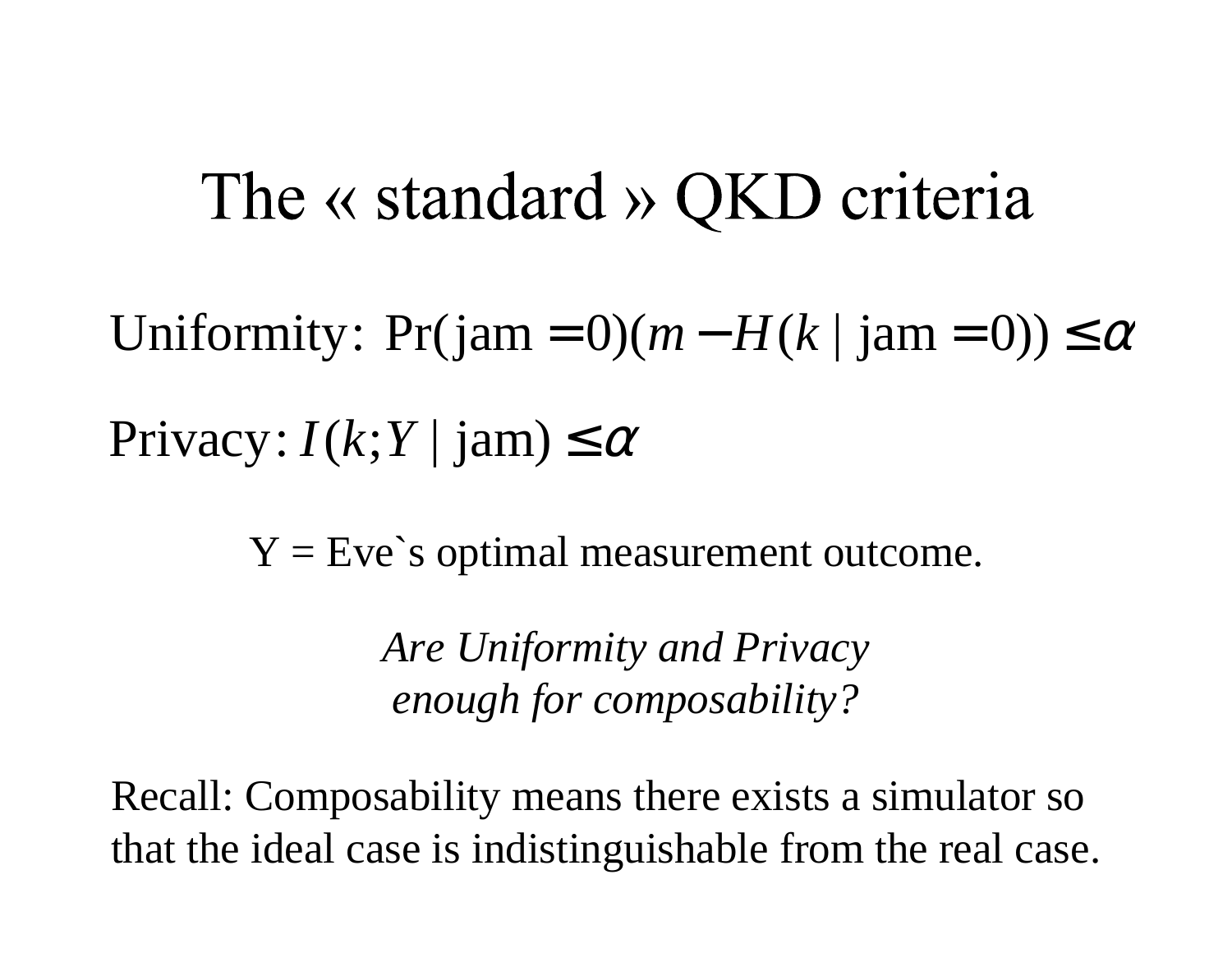# Using Uniformity...

we obtain that

key k with probability  $2^{-m}$  (ideal) and key k with probability  $p(k \mid jam = 0)$  (near ideal) are indistinguishable.

So, it is enough to show that the real QKD protocol and a near Ideal QKD protocol which outputs k with probability  $p(k \mid jam = 0)$  are indistinguishable.

Recall: Composability means there exists a simulator so that the ideal case is indistinguishable from the real case.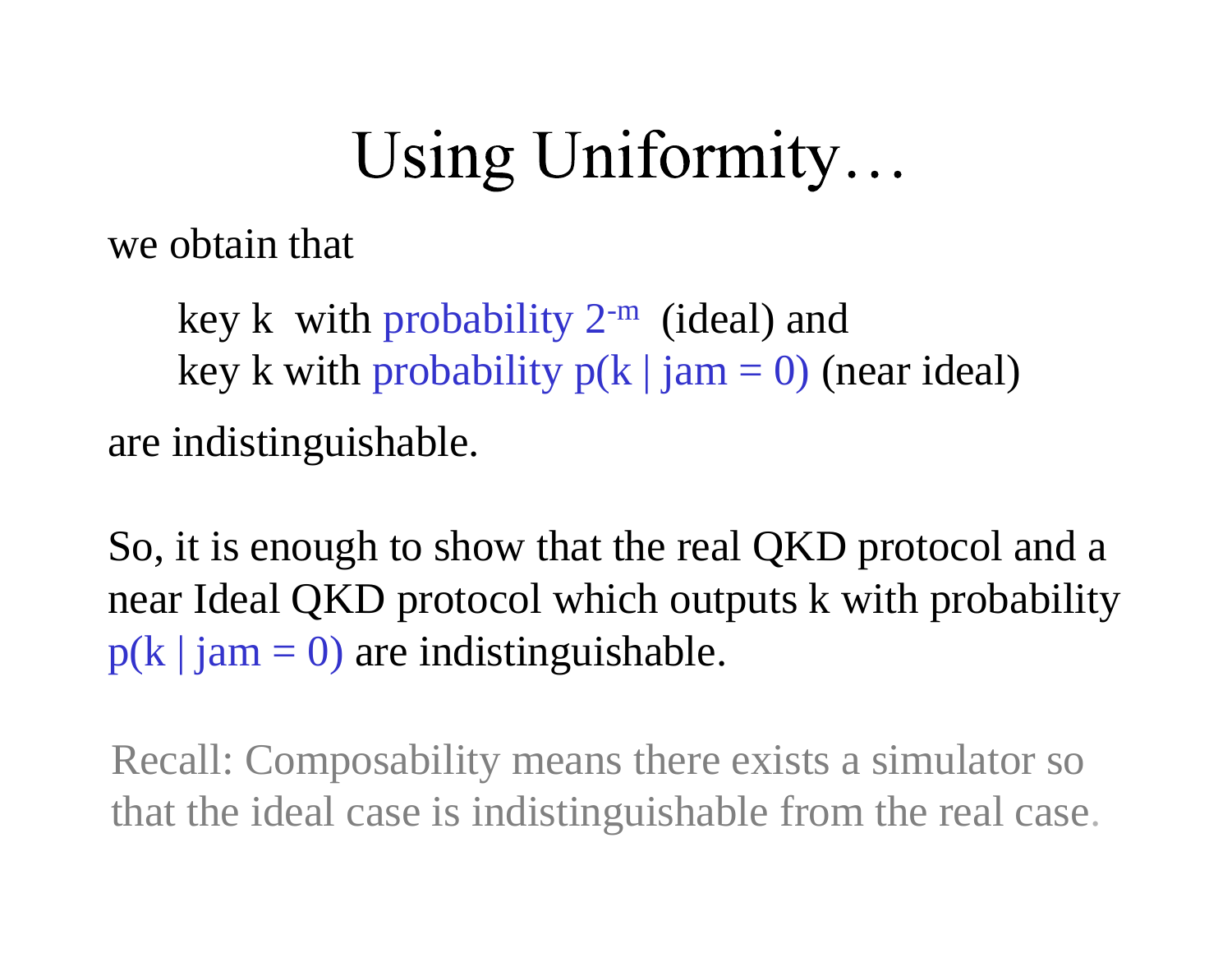# The simulator

 $k \in \{0,1\}^m$  **Y** {fail}



The simulator runs the real QKD protocol while interacting with the environment. This produces ρ. If the simulated key  $k^* = \text{fail}$ , it sets jam = 1. In all cases, it throws away the simulated  $k^*$ .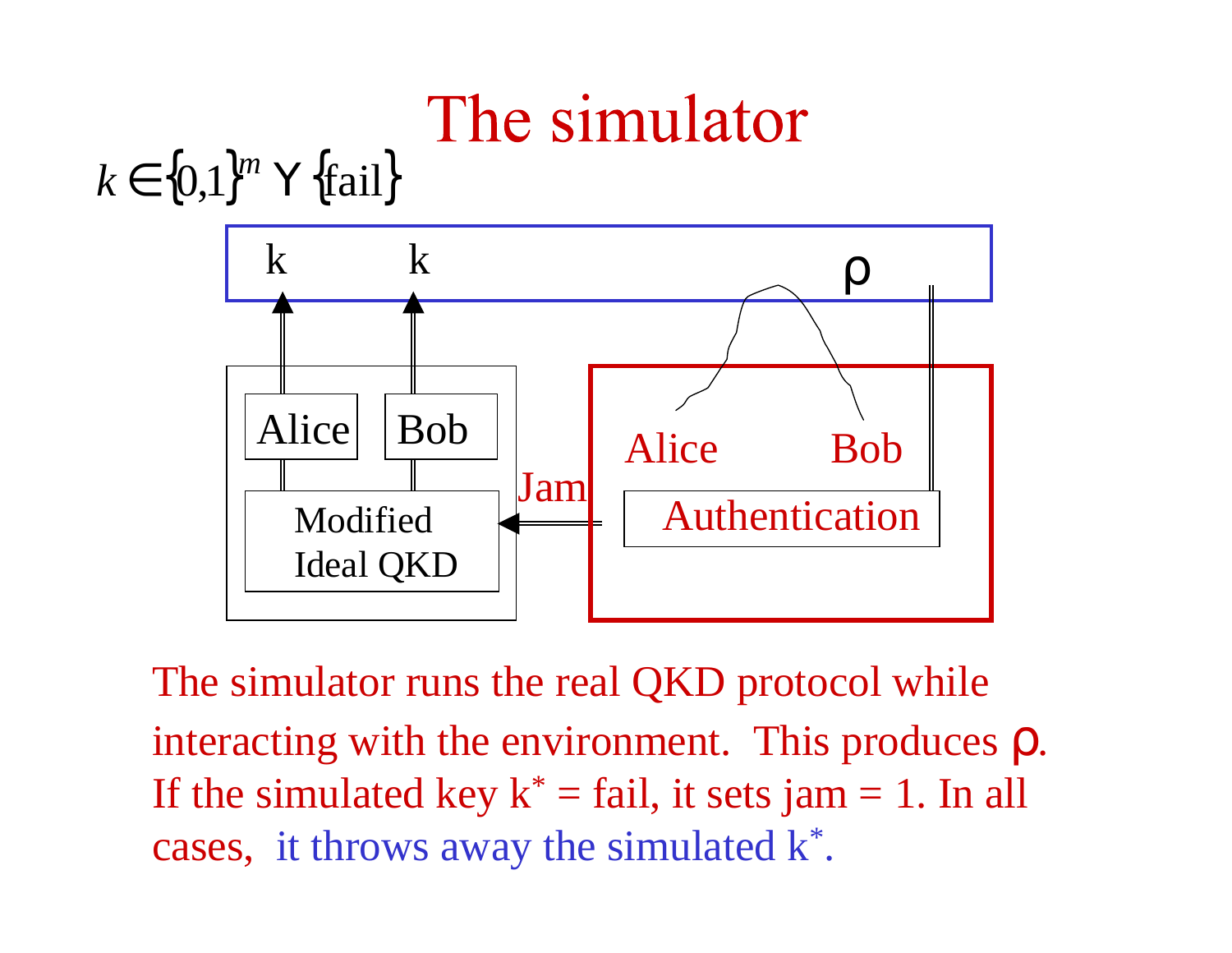## **Using Privacy**

We can show that

#### $SD(\hat{\rho}_0, \hat{\rho}_1) \leq 2^m \mathbf{I}_{acc}(E \mid \text{Jam}) \leq 2^m \alpha$

where  $I_{\text{acc}}(E| \text{ Jam}) = \max I(k;Y| \text{ Jam})$  and m is the length of the key. (We omit the proof here).

The large factor  $2^m$  looks bad, but actually it is not so bad because the bound  $\alpha$  on  $I_{\text{acc}}$  respects  $\alpha \leq 2^{-\xi n}$ 

where n can be taken arbitrarily large, independently of m.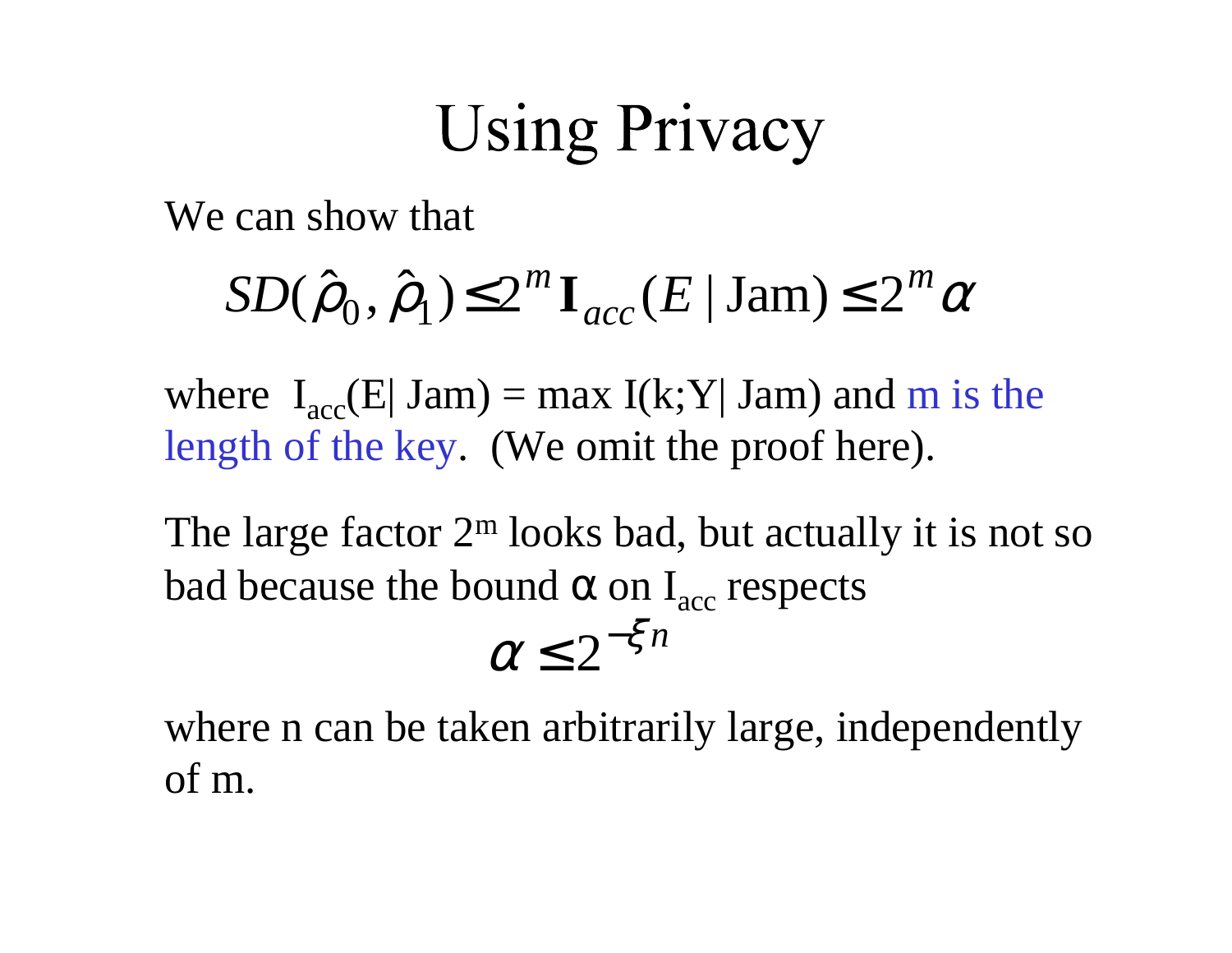# What about the known QKD protocols

- Mayers and Shor-Preskill security proofs can be adapted for composability without the large factor 2 m.
- We do not know if B92 is composable without this large factor (since there is no security proof).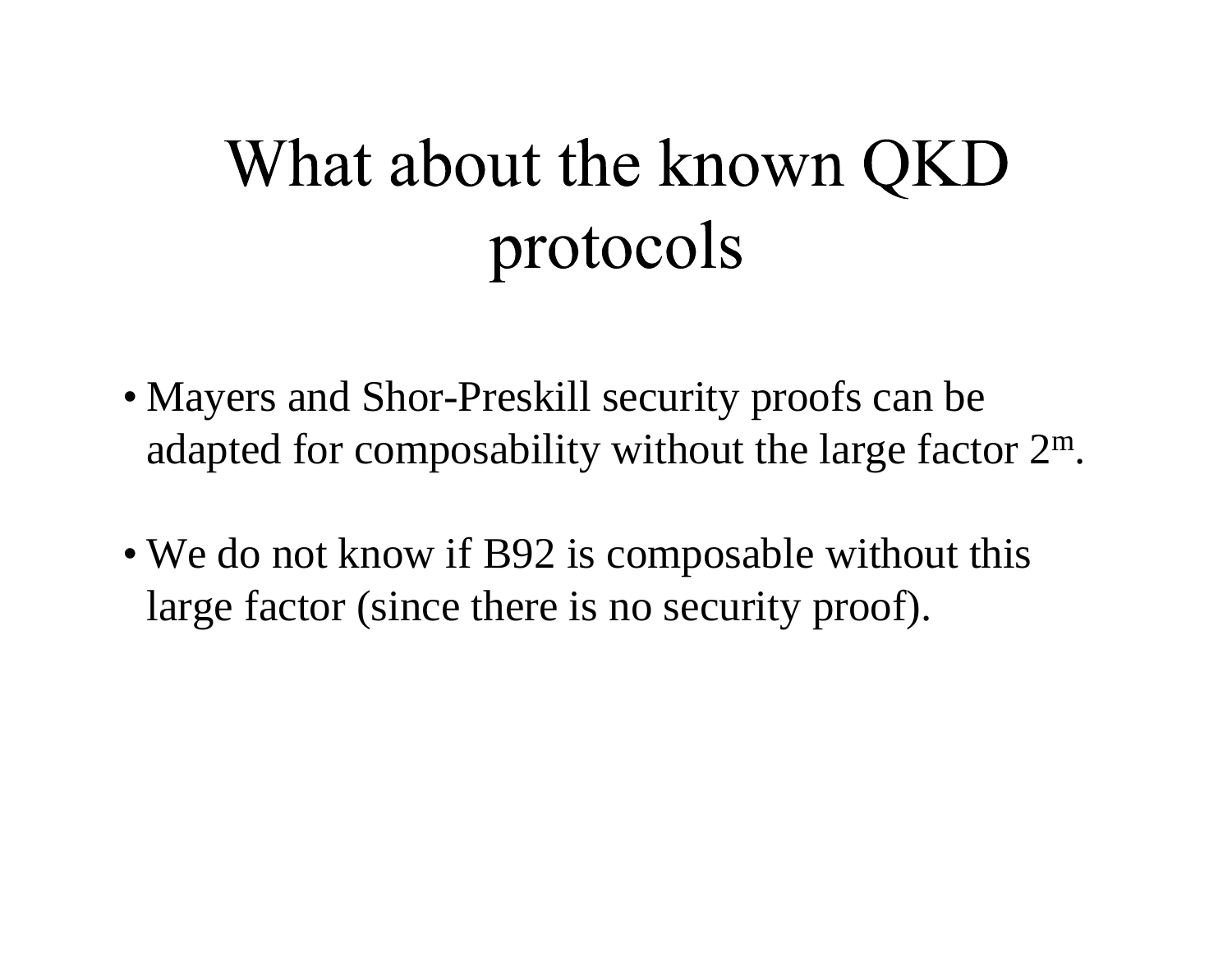# **Open Questions**

- The composability of QKD is useful in application protocols that also respect this universal security definition. Multiparty secure computation and other tasks respect this universal security definition. (Not ye<sup>t</sup> formally proven).
- The large factor 2<sup>m</sup> might not be so bad, but still it makes a difference. We have no reason to believe that it is neccessary!
- Obtain a more flexible « universal » security definition because the one we have now is not so easy to achieve. We already have one proposal.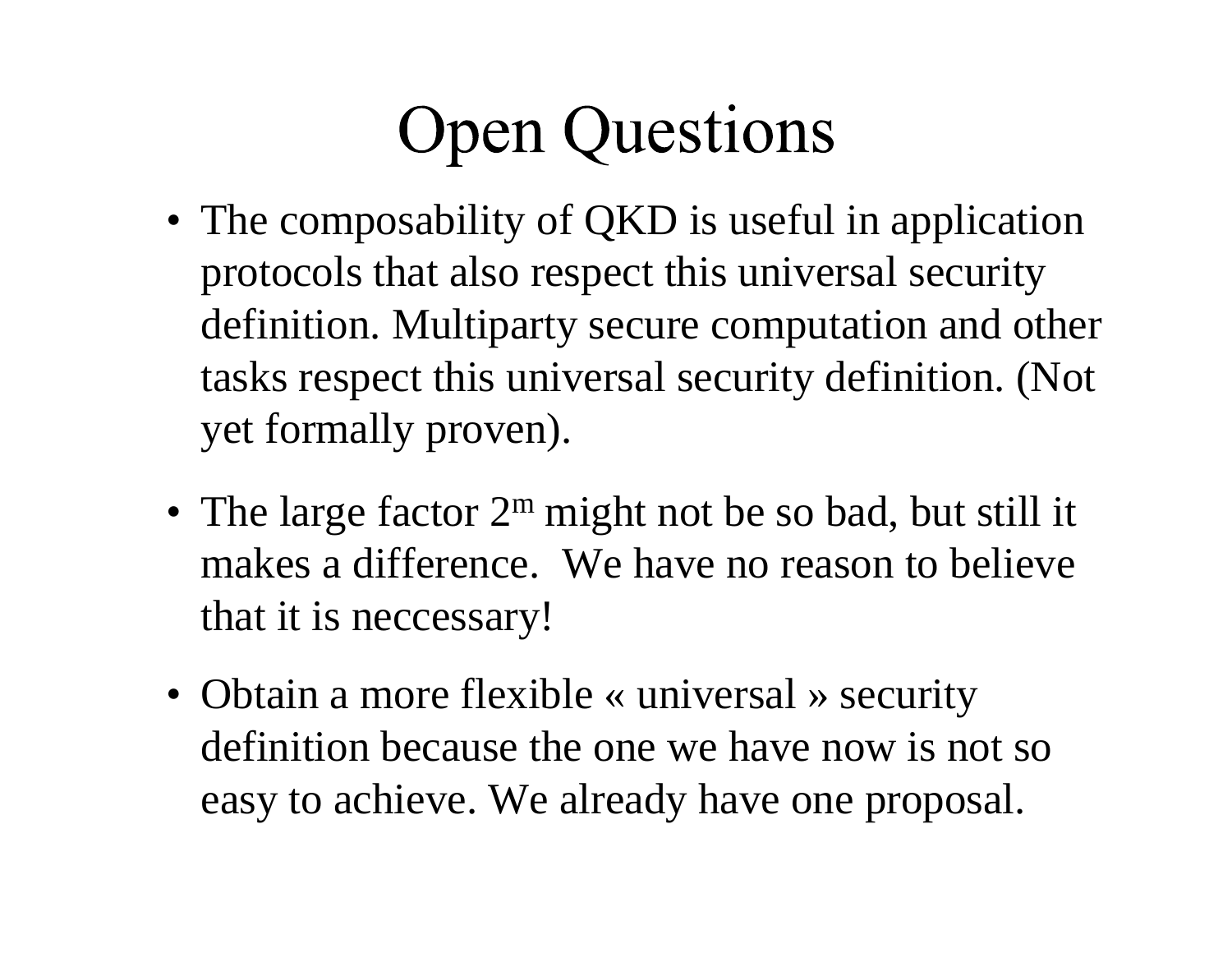## History of this security definition.

Simulator that interacts with an ideal protocol for specific protocols (1985).

Universal composability came after Goldreich, Micali, Wigderson in 1987.

The idea of using the environment with an output bit as a distinguisher was introduced in 2000 (Canetti). This takes care of concurrent composability.

Proved for quantum protocols in 2002 (Ben-Or, Mayers). At the same time, a modified and simpler (but perhaps equivalent) model was proposed which allowed to extend the result. This is the model used here.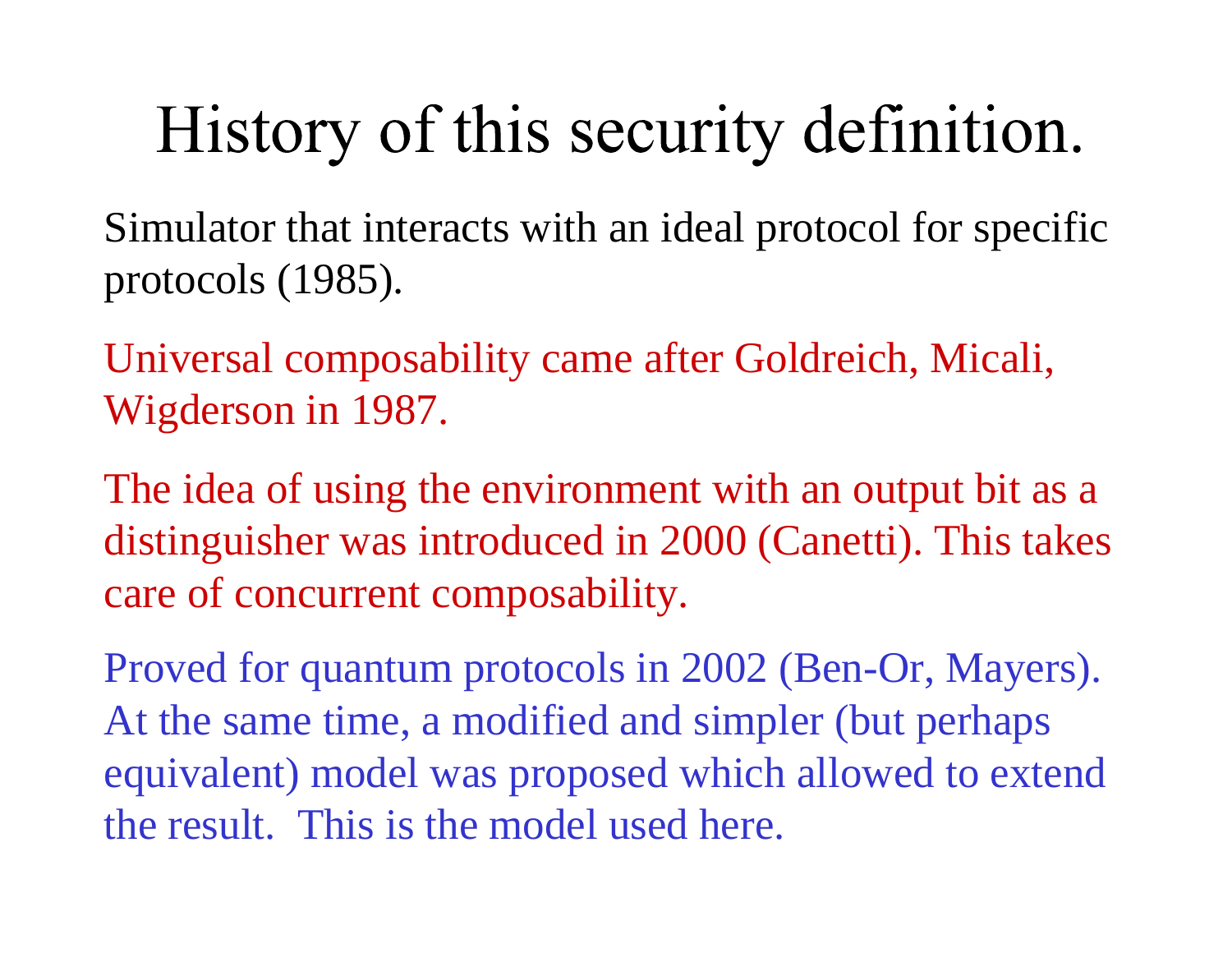# Computational Setting Issues (I)

The simulator for  $\Pi^F$  and  $\rho$  have polynomial size  $c(\Pi^F)$  and  $c(\rho)$ , respectively. The simulator for  $\Pi^{\rho}$  which we will construct consists of a constant size manager that forwards the requests from the environment to one of these two simulators. So, it has polynomial size  $c \in P$ .

Consider any c``,  $d \in P$ . We pick for  $k_0$  the maximum of  $k_0(\Pi^F, c, \Pi^F)$  $c^+ + c(\rho)$ , 2d) and  $k_0(\rho, c, c^+ + |\Pi|, 2d)$ .

Let  $k > k_0$  and  $Z \in T(c^*(k))$ . We need to find  $S \in T(c(k))$  such that  $Z(\Pi^{\rho}) \approx_{d(k)} Z(G^{S})$ . We have  $|Z| = c^{\prime\prime}$  and  $|\Pi| = c$ . So  $|Z + \Pi| = c^{\prime\prime} + c^{\prime\prime}$  $|\Pi|$  is a polynome. The definition of  $k_0$  and the security of  $\rho$  gives us  $S(\rho)$  such that

$$
[Z + \Pi](\rho) \approx_{1/(2d(k))} [Z + \Pi](F^{S(\rho)})
$$
 (1)